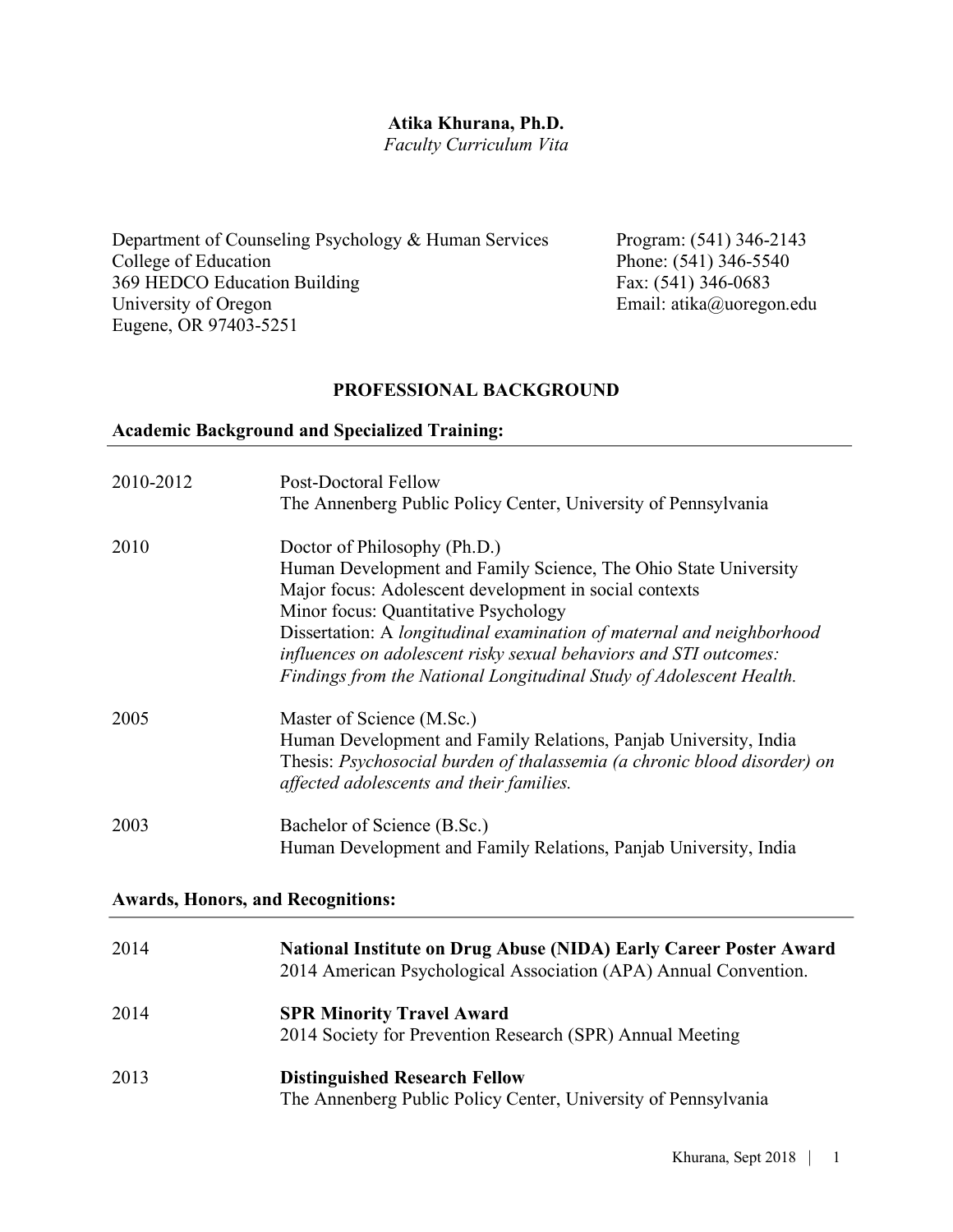| 2013 | <b>SPR Early Career Prevention Network (ECPN) Travel Award</b><br>2013 Society for Prevention Research (SPR) Annual Meeting                                                             |
|------|-----------------------------------------------------------------------------------------------------------------------------------------------------------------------------------------|
| 2013 | <b>Faculty Research Award, University of Oregon</b><br>Office of Research, Innovation, and Graduate Education, University of<br>Oregon                                                  |
| 2010 | <b>Graduate Associate Teaching Award, The Ohio State University</b><br>University's highest recognition of exceptional teaching by a graduate<br>student                                |
| 2010 | <b>National Institutes of Health (NIH) Travel Award</b><br>2010 Add Health Users Conference, Bethesda MD                                                                                |
| 2009 | <b>Professional/Graduate Student Research Award</b><br>Criminal Justice Research Center, The Ohio State University                                                                      |
| 2009 | <b>Graduate Associate Teaching Award Nomination</b><br>Human Development and Family Science, The Ohio State University                                                                  |
| 2008 | <b>Doctoral Dissertation Fellowship</b><br>College of Education and Human Ecology, The Ohio State University                                                                            |
| 2008 | <b>First prize (Paper Presentation)</b><br>13 <sup>th</sup> Annual Diversity Forum and Graduate Student Symposium,<br>College of Education and Human Ecology, The Ohio State University |
| 2008 | <b>Graduate Associate Teaching Award Nomination</b><br>Human Development and Family Science, The Ohio State University                                                                  |
| 2007 | <b>Graduate Associate Teaching Award Nomination</b><br>Human Development and Family Science, The Ohio State University                                                                  |
| 2005 | <b>Best All-round Graduate Student Award</b><br>Panjab University, India.                                                                                                               |
| 2005 | Gold Medal conferred for securing first position in Masters<br>Panjab University, India.                                                                                                |
| 2003 | Gold Medal conferred for securing first position in Bachelors<br>Panjab University, India                                                                                               |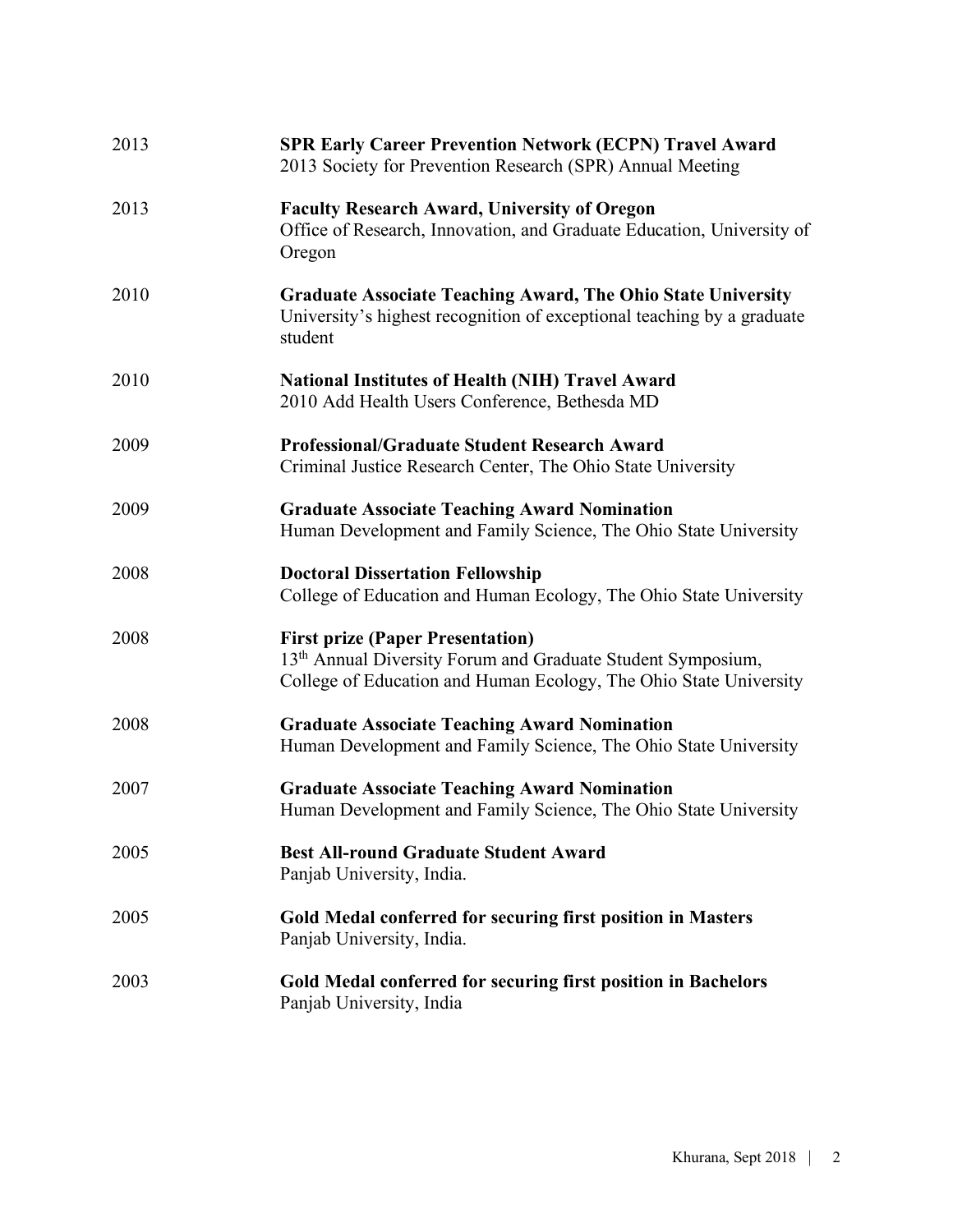### **Professional Positions:**

| $2017 -$      | Associate Professor<br>Department of Counseling Psychology & Human Services<br>College of Education, University of Oregon                  |
|---------------|--------------------------------------------------------------------------------------------------------------------------------------------|
| $2017 -$      | <b>Program Director</b><br><b>Prevention Science Graduate Degree Programs</b><br>College of Education, University of Oregon                |
| $2016 - 2017$ | Director of Undergraduate Curriculum<br>Department of Counseling Psychology & Human Services<br>College of Education, University of Oregon |
| $2012 - 2016$ | <b>Assistant Professor</b><br>Department of Counseling Psychology & Human Services<br>College of Education, University of Oregon           |
| $2013 -$      | Distinguished Research Fellow<br>The Annenberg Public Policy Center, University of Pennsylvania                                            |
| $2012-$       | Research Scientist<br>Prevention Science Institute, University of Oregon                                                                   |

### **Professional Interests:**

- Adolescent neurocognitive development and implications for risk-taking the role of executive functions, including working memory, executive attention, and inhibitory control, and reward sensitivity.
- Developmental-ecological approach to assessment and prevention of adolescent health risk behaviors including substance abuse, sexual risk-taking, delinquency, and academic disengagement.
- Effects of media use on adolescent health and well-being.
- Adolescent mental health, stress, suicidal tendencies, and coping behaviors.
- *Quantitative Interests*: Structural equation modeling, latent growth curve modeling, mixture modeling, multi-level modeling, mediation and moderation analysis, propensity score matching, missing data analysis, longitudinal and large-scale data analysis.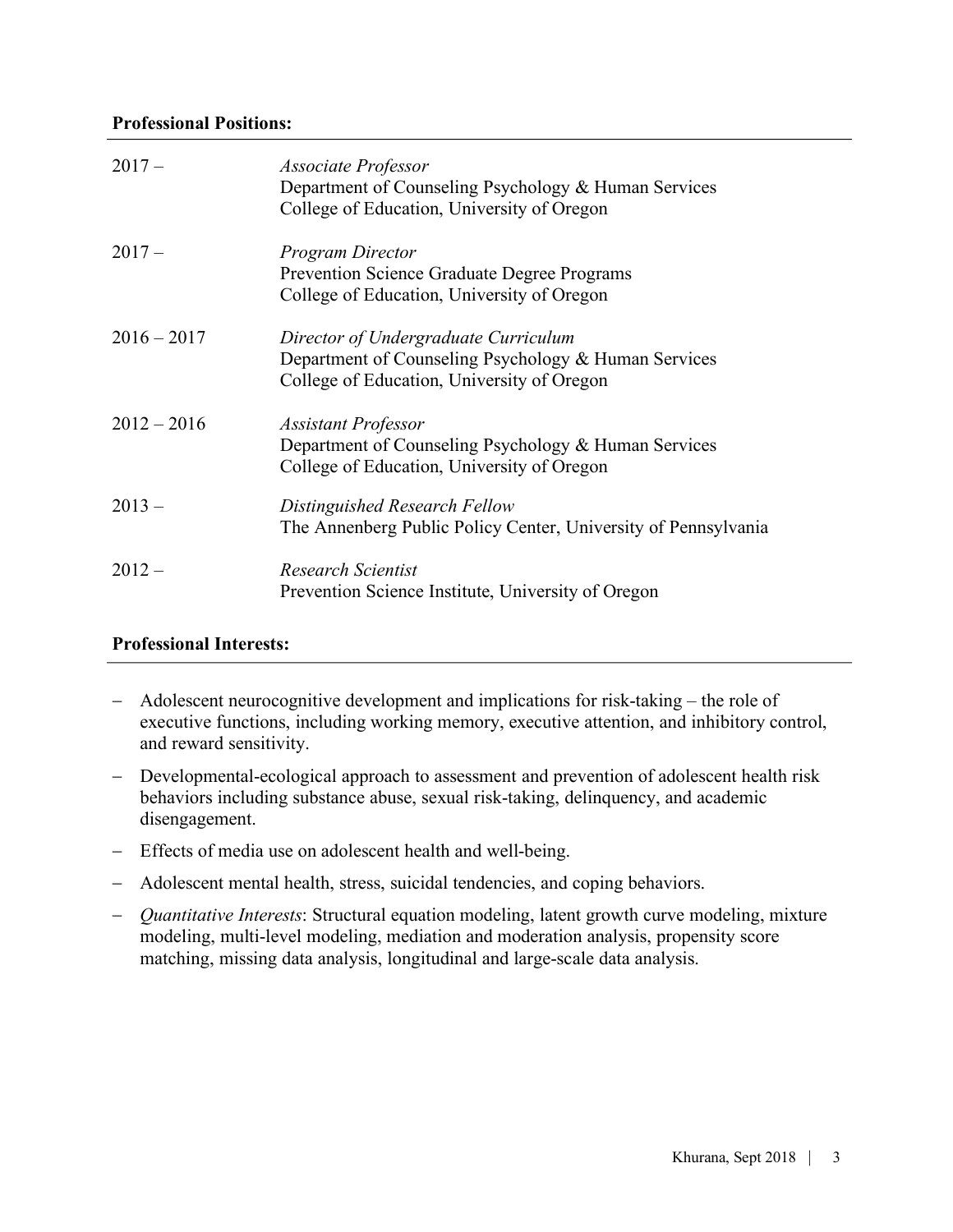### **RESEARCH AND SCHOLARLY ACTIVITY**

### **Refereed Journal Articles:** (\* = Student co-author)

- 35. **Khurana, A.**, Bleakley A., Hennessy M., & Ellithorpe M., Weitz, I., & Jamieson, P. (Accepted). Sensation seeking and impulsivity can increase exposure to risky media and moderate its effects on adolescent risk behaviors. *Prevention Science.*
- 34. Defoe, N. I., **Khurana, A**., Romer, D., Betancourt, L., & Hurt, H. (2018). Disentangling longitudinal relations between youth cannabis use, peer cannabis use, and conduct problems: Developmental cascading links to cannabis addiction. *Addiction.* In press.
- 33. **Khurana, A.**, Bleakley, A., Ellithorpe M. E., Hennessy, M., Jamieson, P., & Weitz, I. (2018). Media violence exposure and aggression in adolescents: A risk and resilience perspective. *Aggressive Behaviors.* Early view.
- 32. **Khurana, A**., Romer, D., Betancourt, L., & Hurt, H. (2018). Modeling trajectories of sensation seeking and impulsivity dimensions from early to late adolescence: Universal trends or distinct sub-groups? *Journal of Youth and Adolescence, 47*(9), 1992-2005*.*
- 31. Bleakley, A., Ellithorpe, M.E., Prince, L., Hennessy, M., **Khurana, A**., Jamieson, P., & Weitz, I. (2018). Do you see what I see? A character analysis of health risk behaviors in television shows popular with Black adolescents. *Journal of Children and Media*. In press.
- 30. Bleakley A., **Khurana A,** Ellithorpe M.E., Hennessy M., Jamieson P., & Weitz I. (2018). How patterns of learning about sexual information among adolescents are related to sexual behaviors. *Perspectives on Sexual and Reproductive Health, 50*(1), 15-23.
- 29. \*Santillan, J., & **Khurana, A.** (2018). Examining trajectories of executive function development in bilingual and monolingual children during the transition from Headstart to kindergarten. *Developmental Science, 21*(4), e12624.
- 28. Bleakley A., Ellithorpe M.E., Hennessy M., Jamieson P., **Khurana A.**, Weitz I. (2017). Risky movies, risky behaviors, and ethnic identity among black adolescents. *Social Science and Medicine, 195*, 131-137.
- 27. \*Grabow, A. P., **Khurana, A.**, Natsuaki, M. N., Neiderhiser, J. M., Harold, G. T., Shaw, D. S., Ganiban, J. M., Reiss, D., & Leve, L. D. (2017). Using an adoption-biological family design to examine associations between maternal trauma, maternal depressive symptoms, and child internalizing and externalizing behaviors. *Development and Psychopathology, 29*(5), 1707-1720.
- 26. **Khurana, A**., Romer, D., Betancourt, L., & Hurt, H. (2017). Working memory ability and early drug use progression as predictors of adolescent substance use disorders. *Addiction, 112*(7), 1220-1228.
- 25. Sznitman, S. R., Reisel, L., & **Khurana, A.** (2017). Socioeconomic background and high school completion: Mediation by health and moderation by national context. *Journal of Adolescence, 56*, 118-126*.*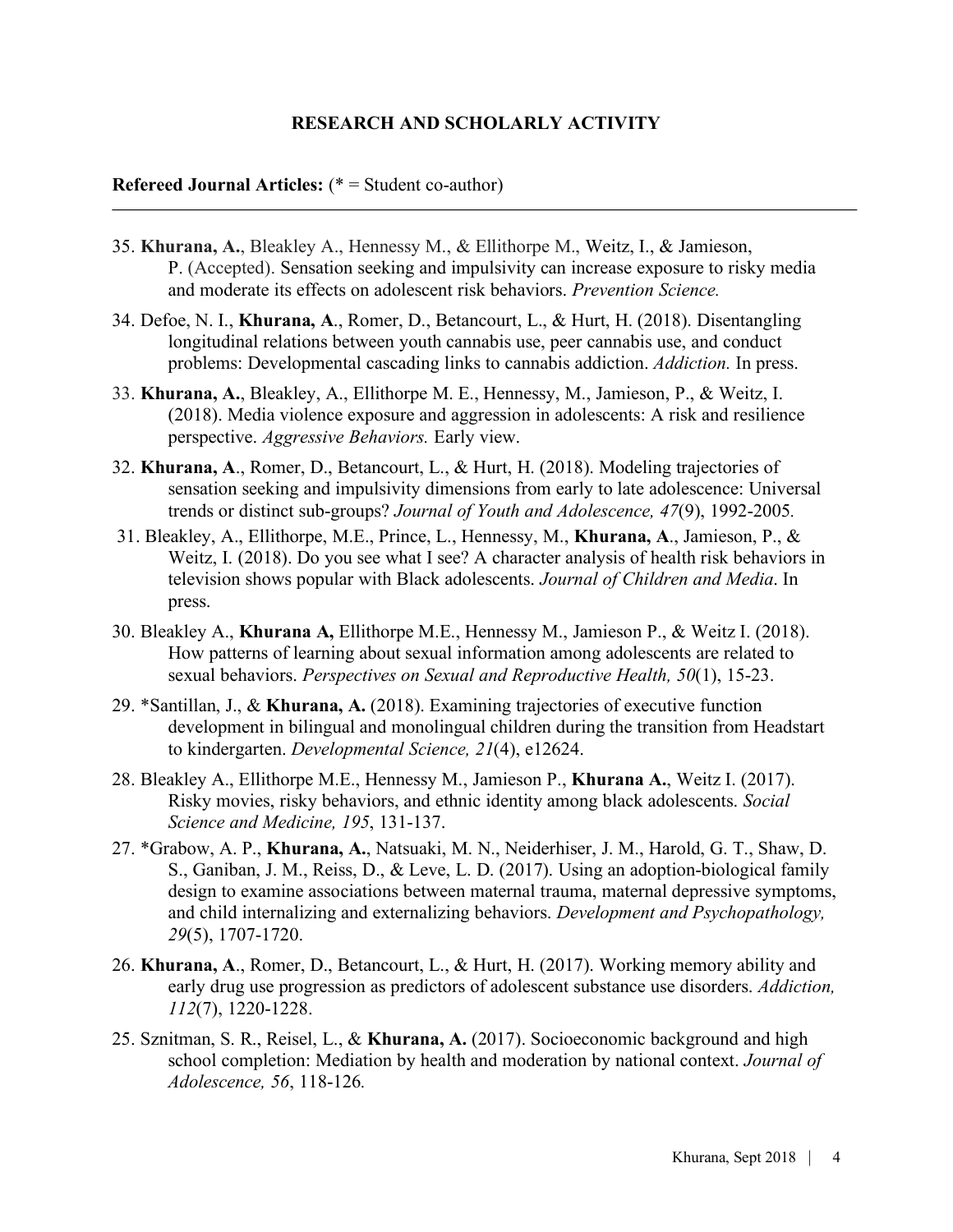- 24. Bleakley, A., Ellithorpe M. E., Hennessy, M., **Khurana, A.**, Jamieson, P., & Weitz, I. (2017). Alcohol, sex, and screens: Modeling media influence on adolescent alcohol and sex co-occurrence. *Journal of Sex Research, 54*(8), 1026-1037.
- 23. Ellithorpe, M., Bleakley, A., Hennessy, M., Weitz, I., Jamieson, P., & **Khurana, A.** (2017). Differences in the portrayal of risk behaviors by Black and White characters in popular films. *Journal of Health Communication, 22*(6), 451-458*.*
- 22. \*Poppen, M., Lindstrom, L., Unruh, D., **Khurana, A.**, & Bullis, M. (2017). Preparing students with disabilities for employment: An analysis of vocational rehabilitation case services data. *Journal of Vocational Rehabilitation, 46,* 209-224*.*
- 21. Leve, L. D., **Khurana, A**., & \*Reich, E. B. (2015). Intergenerational transmission of maltreatment: A multilevel examination. *Development and Psychopathology, 27*, 1429- 1442*.*
- 20. **Khurana, A.**, Romer, D., Betancourt, L. M., Brodsky, N. L., Giannetta, J. M., & Hurt, H. (2015). Stronger working memory reduces impulsive sexual risk-taking in adolescents, even after controlling for parental influences. *Child Development*, *86*(4), 1125-1141.
- 19. **Khurana, A.**, & Bleakley, A. (2015). Young adults' sources of contraceptive information: Variations based on demographic characteristics and sexual risk behaviors. *Contraception, 91*(2), 157-163.
- 18. **Khurana, A.**, Bleakley, A., Jordan, A. B., & Romer, D. (2015). The protective effects of parental monitoring and internet restriction on adolescents' risk of online harassment. *Journal of Youth and Adolescence, 44*, 1039-1047.
- 17. **Khurana, A**., & Buettner, C. K. (2015). Hosting non-university guests and party-related drinking behaviors of college students. *Journal of Substance Use*, *20*(1), 22-26.
- 16. **Khurana, A.**, Romer, D., Betancourt, L. M., Brodsky, N. L., Giannetta, J. M., & Hurt, H. (2014). Experimentation vs. progression in adolescent drug use: A test of an emerging neurobehavioral imbalance model. *Development and Psychopathology, 27*(3), 901–913.
- 15. Buettner, C. K., & **Khurana, A.** (2014). She's getting married; I'm getting drunk": Women's risk and protective strategies at bachelorette parties. *Journal of Substance Use, 19*(1), 219-224*.*
- 14. **Khurana, A.**, Romer, D., Betancourt, L. M., Brodsky, N. L., Giannetta, J. M., & Hurt, H. (2013). Working memory ability predicts trajectories of early alcohol use in adolescents: The mediational role of impulsivity. *Addiction, 108*(3), 506-515.
- 13. Wilkinson, D. L., **Khurana, A.**, & Magora, A. (2013). Intergenerational transmission of fathering among crime-involved urban African American and Latino young men. *Spectrum: A Journal of Black Men, 2*(1), 19-45.
- 12. **Khurana, A.**, & Cooksey, E. C. (2012). Examining the effect of maternal sexual communication and adolescents' perceptions of maternal disapproval on adolescent risky sexual involvement. *Journal of Adolescent Health, 51*(6), 557-565.
- 11. **Khurana, A**., & Romer, D. (2012). Modeling the distinct pathways of influence of coping strategies on youth suicidal ideation: A national longitudinal study. *Prevention Science, 13*(6), 644-654.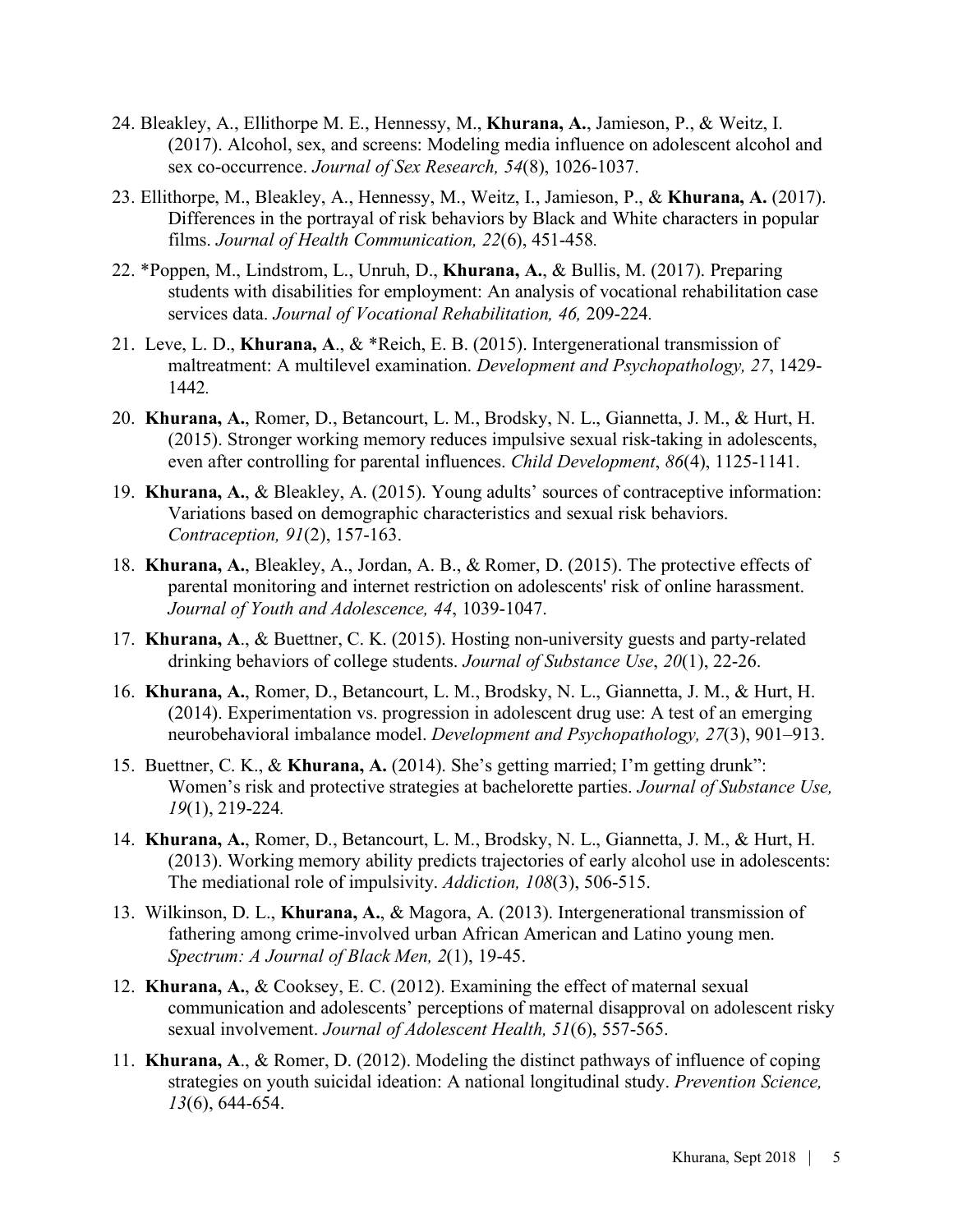- 10. **Khurana, A**., Romer, D., Betancourt, L. M., Brodsky, N. L., Giannetta, J. M., & Hurt, H. (2012). Early adolescent sexual debut: The mediating role of working memory ability, sensation seeking and impulsivity. *Developmental Psychology, 48*(5), 1416-1428.
- 9. Sznitman, S. R., Dunlop, S. M., Nalkur, P., **Khurana, A.**, & Romer, D. (2012). Student drug testing in the context of positive and negative school climates: Results from a national survey. *Journal of Youth and Adolescence, 41*(2), 146-155.
- 8. Buettner, C. K., **Khurana, A.**, & Slesnick, N. (2011). Drinking at college parties: Examining the influence of student host-status and party-location. *Addictive Behaviors, 36*(12), 1365-1368.
- 7. **Khurana, A.**, Cooksey, E. C., & Gavazzi, S. M. (2011). Juvenile delinquency and teenage pregnancy: A comparison of ecological risk profiles among Midwestern European American and African American female juvenile offenders. *Psychology of Women Quarterly, 35*(2), 282-292.
- 6. **Khurana, A.**, & Gavazzi, S. M. (2011). Juvenile delinquency and adolescent fatherhood. *International Journal of Offender Therapy and Comparative Criminology, 55*(5), 732- 755.
- 5. Buettner, C. K., Bartle-Haring, S., Andrews, D. W., & **Khurana, A.** (2010). Perceptions of alcohol policy and drinking behavior: Results of a latent class analysis of college student drinkers. *Addictive Behaviors, 35*(6), 628-631.
- 4. Wilkinson, D. L., Magora, A., Garcia, M., & **Khurana, A.** (2009). Fathering at the margins of society: Reflections from young minority crime-involved fathers. *Journal of Family Issues, 30*(7), 945-967.
- 3. Gavazzi, S. M., Russell, C. M., & **Khurana, A.** (2009). Predicting educational risks in a sample of court-involved African American males: The significant influence of family processes, delinquent peer associations and mental health issues. *Negro Educational Review, 60*, 99-114.
- 2. Gavazzi, S. M., Yarcheck, C. M., Sullivan, J. M., Jones, S. C., & **Khurana, A.** (2008). Extralegal factors and the prediction of recidivism rates in a sample of first-time misdemeanant offenders. *International Journal of Offender Therapy and Comparative Criminology, 52*(3), 330-345.
- 1. **Khurana, A.**, Katyal, S., & Marwaha, R. K. (2006). Psychosocial burden in Thalassemia. *Indian Journal of Pediatrics*, 73(10), 877- 880.

### **Research manuscripts under review:**

- 1. **Khurana, A.**, \*Samlan, H., Sharma, D., & Romer, D. (under review). Family influences on college enrollment: The mediating role of cognitive and non-cognitive skills.
- 2. Defoe, N. I., **Khurana, A**., Romer, D., Betancourt, L., & Hurt, H. (under review). Cascading longitudinal linkages between early adolescent impulsivity and late adolescent antisocial personality disorder and alcohol use disorder.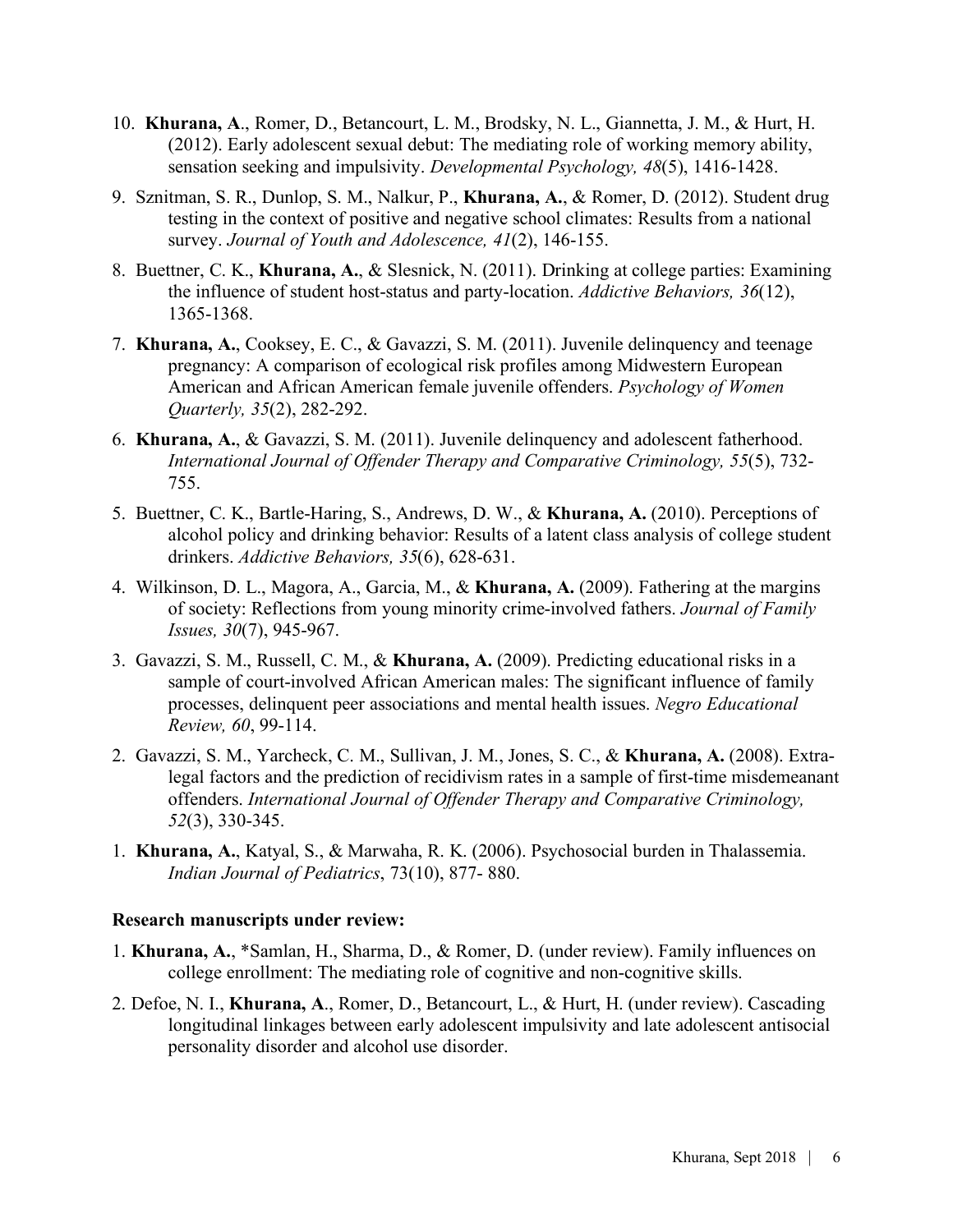- 3. Ellithorpe M. E., Bleakley, A., Hennessy, M., **Khurana, A.**, Jamieson, P., & Weitz, I. (revise & resubmit). Adolescent wishful identification with risky media characters and cooccurrence of alcohol use and sexual behavior.
- 4. Ellithorpe M. E., Bleakley, A., Hennessy, M., Weitz, I., Jamieson, P., & **Khurana, A**. (under review). Drinking at killing at the #RedWedding: Social media use as a moderator of exposure to risky media portrayals and behavioral intention.
- 5. Skowron, E. A., **Khurana, A.**, & Gatzke-Kopp, L. (revise and resubmit). Children's behavioral and physiological regulation is associated with maltreatment exposure and latent profiles of dyadic interaction.

**Research manuscripts in progress** (drafts available on request)**:** 

- 1. **Khurana, A.**, Romer, D., \*Kuperman, K., Betancourt, L. M., & Hurt, H. (in preparation). Working memory, impulsivity, and active coping responses to stress in adolescents.
- 2. **Khurana, A.**, Romer, D., Betancourt, L. M., & Hurt, H. (in preparation). The unique and combined effects of working memory and inhibitory control in predicting heterogeneity in impulsivity trajectories during adolescence.

# **Invited Book Chapters:**

- 3. \*Trevino, S.**.** & **Khurana, A**. (2018). Predictors of Sexual Debut. In Todd Shackelford and Viviana Weekes-Shackelford (Eds.) *Encyclopedia of Evolutionary Psychological Science.* Springer.
- 2. **Khurana, A.** & Romer, D. (2018). Impulsivity in Adolescence: History and consequences. In Stephen Hupp and Jeremy Jewell (Eds.) *The Encyclopedia of Child and Adolescent Development.* Wiley Blackwell.
- 1. Romer, D., & **Khurana, A.** (2015). Brain development and risk taking during adolescence: Implications for prevention of anti-social behavior. In Matt DeLisi and Michael G. Vaughn (Eds.) *The Routledge International Handbook of Biosocial Criminology* (pp 486- 500). New York: Routledge.

# **Grants and funded research:**

*Ongoing/Recently Funded Research Support*:

Research Council of Norway Reisel (PI) 01/01/19-12/31/20 Title: Determined to Succeed? Maturation, Motivation and Gender Gaps in Educational Achievement This project will shed light on the economic and social consequences of dropout from and completion of various levels of education, and identify critical factors that contribute to completion of educational trajectories. It will further our understanding of the possible explanations both within the educational sector and beyond of the relative underperformance of boys and men in the education system, as well as the relative success of girls and women. (\$28,071). Role: UO Sub-award PI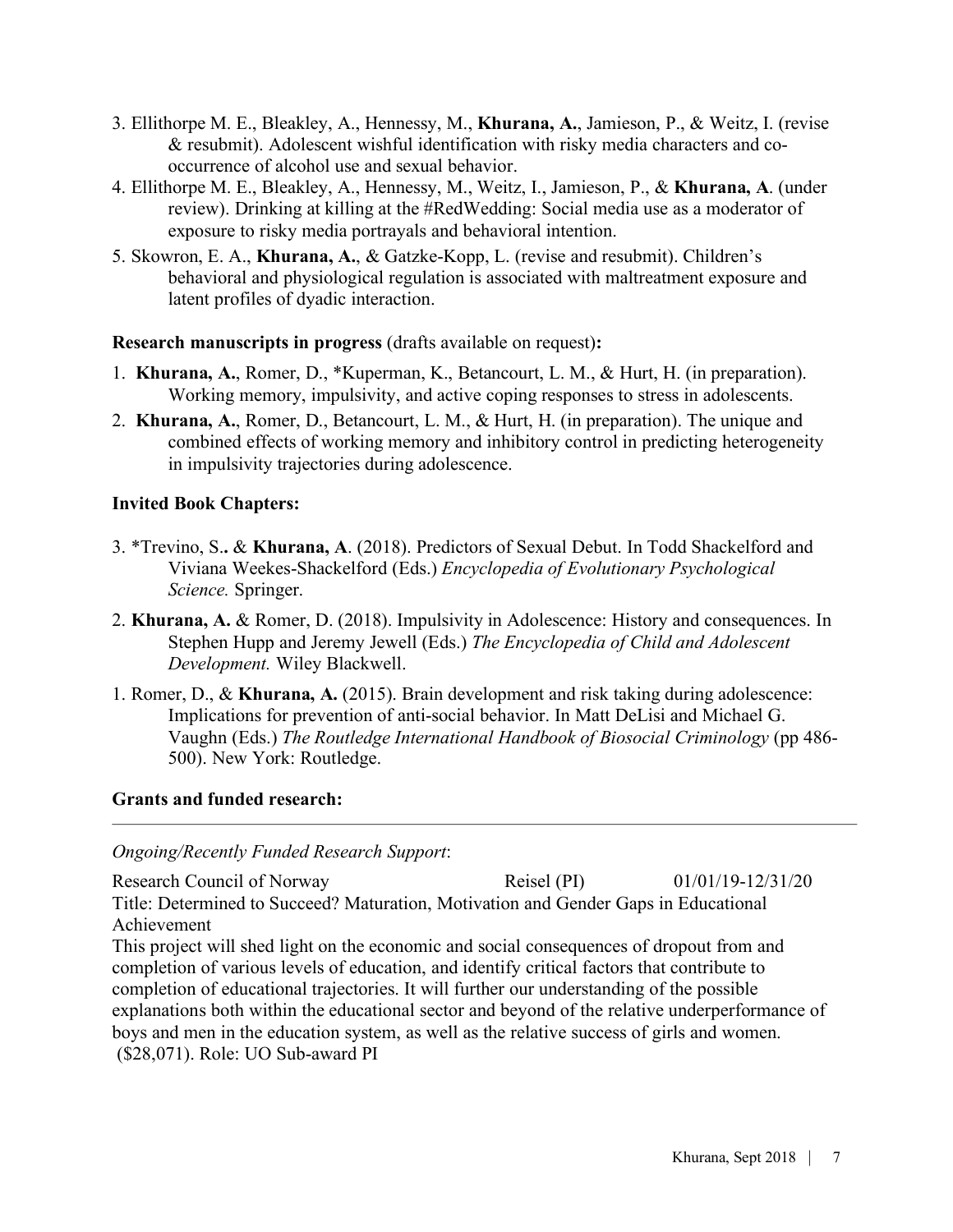| <b>IES R32A150046</b>                                                                                                                                                                                                                                                                                                         | Lindstrom (PI) | $07/01/15 - 6/30/19$  |
|-------------------------------------------------------------------------------------------------------------------------------------------------------------------------------------------------------------------------------------------------------------------------------------------------------------------------------|----------------|-----------------------|
| Title: Paths 2 the Future: Testing the Efficacy of a Career Development Intervention for High<br>School Girls with Disabilities                                                                                                                                                                                               |                |                       |
| The purpose of this Goal Three efficacy proposal is to determine whether the Paths 2 the Future                                                                                                                                                                                                                               |                |                       |
| $(P2F)$ intervention produces a beneficial impact on education and career outcomes for high<br>school girls with high incidence disabilities relative to a counterfactual. (\$3,499,674)<br>Role: UO Sub-award Co-PI                                                                                                          |                |                       |
| <b>Completed Research Support:</b>                                                                                                                                                                                                                                                                                            |                |                       |
| NIH R21HD079615<br>Title: Behavioral effects of teen exposure to multiple risk behaviors in TV and film<br>The main goal of this project is to examine the influence of exposure to multiple risk portrayals<br>in popular movies and TV shows on adolescent health risk behaviors. (\$47,438)<br>Role: UO Sub-award PI       | Bleakley (PI)  | 12/18/14-11/30/17     |
| <b>NIDA P50 DA035763</b><br>Preventing Drug Use and Sexual-Risk Behaviors in Adolescent Girls: "SHARP" (Research<br>Component 2 of the Translational Drug Abuse Prevention Center -TDAP). (\$10,654,288)<br>Role: Co-Investigator                                                                                             | Leve $(PI)$    | $07/15/13 - 04/30/18$ |
| <b>NIDA R01DA033996</b><br>The goal of this project was to identify the neurocognitive precursors underlying dysfunctional<br>forms of drug use during adolescence and symptoms of substance use disorders during later<br>years. (\$84,954)<br>Role: UO Sub-award PI                                                         | Romer (PI)     | $07/15/12 - 05/31/16$ |
| <b>NIDA Research Development Series</b><br>One of 10 early-career scientists, selected from a national grant-writing competition, awarded<br>funding support to participate in Research Development Series Workshops funded by the<br>National Institute on Drug Abuse, Office of Diversity and Health Disparities. (\$6,000) | Khurana (PI)   | 12/23/13-06/27/14     |

University of Oregon Faculty Research Award Khurana (PI) 07/01/13 – 06/30/14 The goal of this project was to use neuroimaging techniques to understand neural circuitry underlying reward processing and cognitive control in adolescents and to evaluate the effectiveness of a family-based intervention. (\$5,500)

AERA Small Research Grant Khurana (PI) 05/24/11-05/26/11 One of 20 participants awarded funding support to participate in the American Education Research Association (AERA) Institute on Statistical Analysis for Education Policy, supported by the National Science Foundation (NSF). (\$3,000)

Ohio State University (OSU) Seed Grant Khurana (Co-PI) 09/01/10-06/31/11 The goal of this project was to assess academic disengagement, substance abuse and risky sexual behaviors among students who at-risk of dropping out of high school. (\$15,000)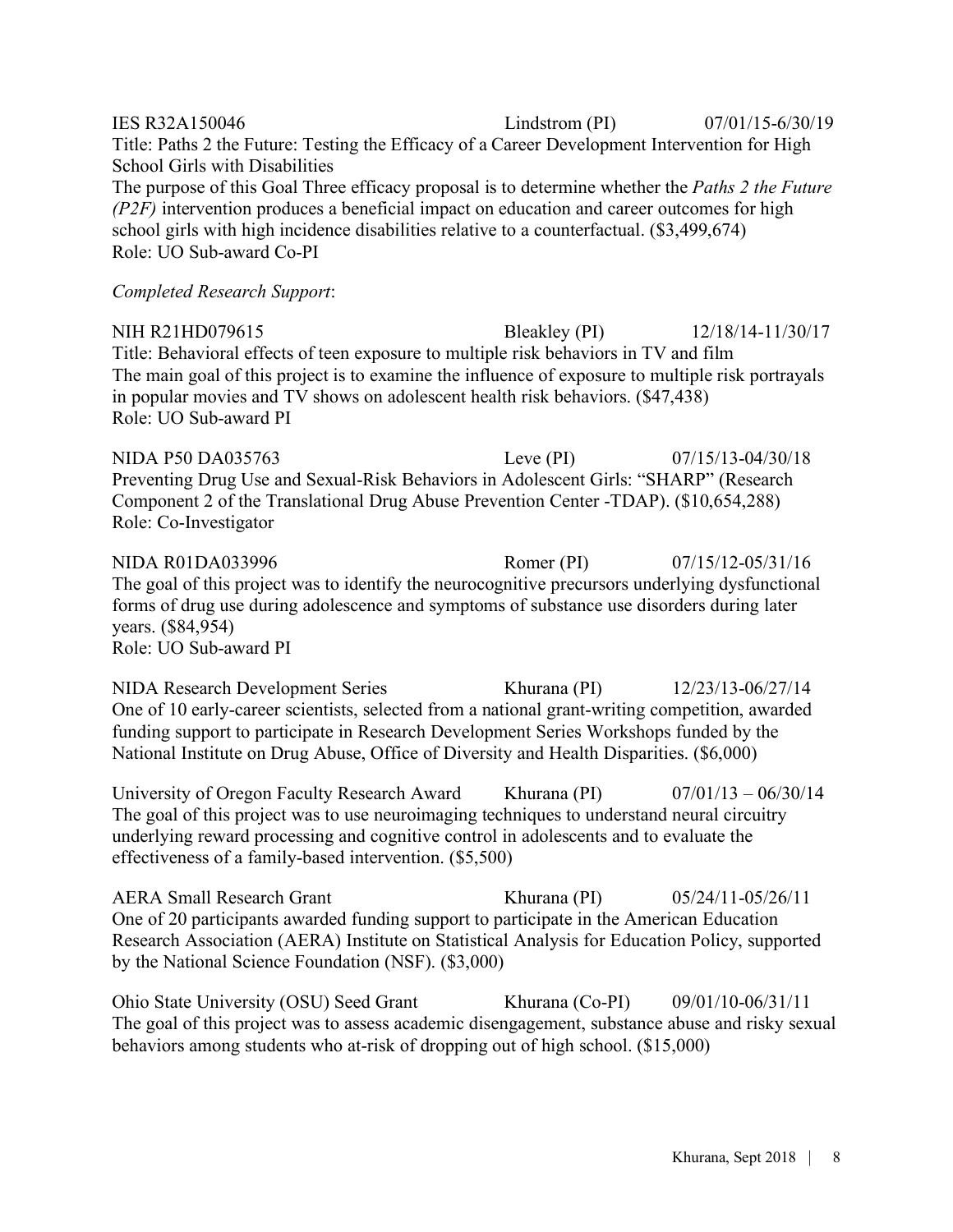Graduate Student Research Award (OSU) Khurana (PI) 09/01/08-06/31/09 The goal of this project was to assess family and neighborhood-level risk factors associated with adolescent involvement in risk behaviors using longitudinal data from the National Longitudinal Study of Adolescent Health (Add Health). (\$1,000)

Doctoral Dissertation Fellowship (OSU) Khurana (PI) 09/01/08-06/31/09 The goal of this project was to evaluate the synergistic influence of maternal influences and neighborhood disadvantage on adolescent risky sexual behaviors and STI outcomes using longitudinal data from the National Longitudinal Study of Adolescent Health (Add Health). (\$24,000)

RECLAIM Ohio Initiative Gavazzi (PI) 06/01/07-05/31/08 Strong Families Successful Students Truancy Prevention Program The goal of this program was to implement and evaluate the efficacy of a truancy prevention program with adolescents facing academic risks and their families. (\$146,000) Role: Graduate Research Associate

### **Professional Presentations** (\* = Student co-author, co-presenter)

### **Invited Presentations (Refereed):**

- Romer, D., & Khurana, A. (2014). Adolescent risk-taking, impulsivity, and brain development: Implications for prevention. Invited Symposium Presentation. *American Psychological Association Annual Meeting,* Washington DC.
- Khurana, A. (2013). Executive Cognitive Functions, Inhibitory Control and Adolescent Risk-Taking Behaviors. Symposium Chair, *Society for Research in Child Development Biennial Meeting,* Seattle WA

# **Invited Presentations (Local):**

- Khurana, A. (2018). Promoting adolescent self-regulation. Presentation to high school students from the Eugene-Springfield area participating in the SAIL (Summer Academy to Inspire Learning) program at the University of Oregon.
- Khurana A., (2016). What predicts maladaptive risk-taking in adolescence and how can we prevent it? Presentation to the Lane County Psychologists Association, Eugene, OR.
- Khurana, A. (2015). Understanding and preventing adolescent risk behaviors. University of Oregon Duck Preview presentation.
- Khurana, A. & Leve, L. (2015). Exploring the researcher's toolbox. Presentation to high school students from the Eugene-Springfield area participating in the SAIL (Summer Academy to Inspire Learning) program at the University of Oregon.
- Stormshak, E. A., McIntyre, L. L., Skowron, E. A., & Khurana, A. (2014). Prevention Science Institute: *Improving the lives of children and families throughout the lifespan*. Invited presentation for the University of Oregon Board of Trustees.
- Khurana, A. (2013). Applying to graduate school. Presentation at the College of Education Orientation, University of Oregon.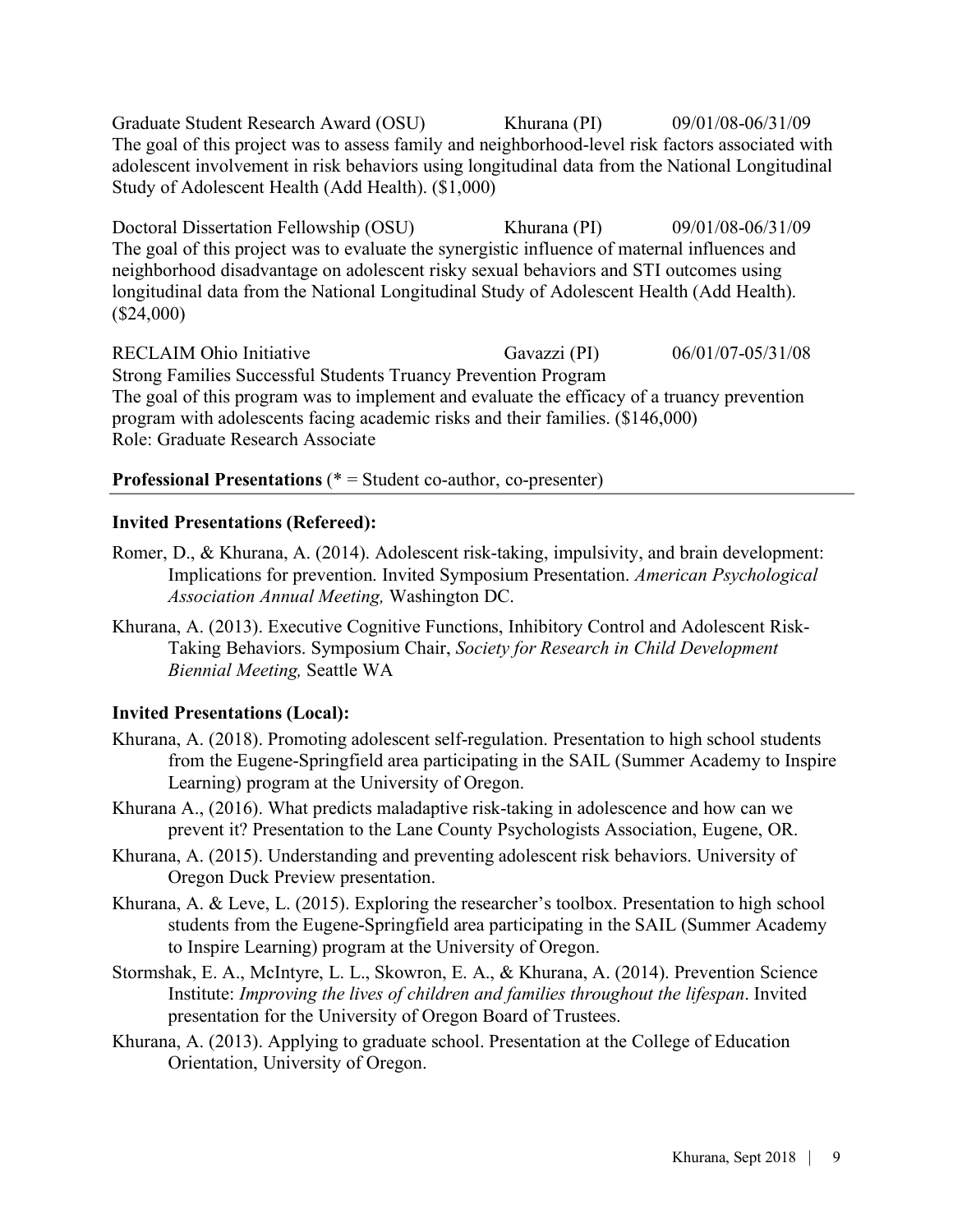- Skowron, E. A., & Khurana, A. (2013). Latent classes of dyadic interactive synchrony, autonomic & attentional regulation, and child maltreatment exposure *Child and Family Center, University of Oregon*
- Khurana, A. (2012). Working memory, impulsivity and adolescent risk-taking. *Child and Family Center, University of Oregon*

### **Refereed Presentations (International):**

Khurana, A., Romer, D., Betancourt, L. M., Brodsky, N. L., & Hurt, H. (2012). Working memory ability predicts trajectories of early drug use: The mediational role of impulsivity. *Society for Research on Adolescence 2012 Biennial Meeting,* Vancouver, Canada.

### **Refereed Presentations (Local & National):**

- Khurana, A. & Cooper, B. (2018). Prevention Science Graduate Training Programs. *Society for Prevention Research 2018 Annual Meeting,* Washington DC.
- \*Hammond, M., Khurana, A., & Stormshak, B. (2018). Examining reliability and validity of a subjective adolescent SES measure. *Society for Prevention Research 2018 Annual Meeting,* Washington DC.
- \*Martinez, S., Khurana, A., Leve, L. D., & Chamberlain, P. (2018). Preventive effects of a relational skill-based intervention on risky sexual behaviors among at-risk girls. *Society or Prevention Research 2018 Annual Meeting,* Washington DC.
- \*Perez Grabow, A., & Khurana, A. (2018) Symposium: "Smells like Teen Spirit: How individual and contextual factors influence adolescent risk outcomes. University of Oregon Graduate Student Research Forum, Eugene, OR. **Received First Prize in Panel Presentation.**
- \*Hammond, M. & Khurana, A. (2018) Examining the moderating role of impulse control in the association between sleep and substance use behaviors. Symposium Title: *Smells like teen spirit: How individual and contextual factors influence adolescent risk outcomes*. University of Oregon Graduate Student Research Forum, Eugene, OR.
- \*O'Brien, K., & Khurana, A. (2018) Does impulsivity moderate the effect of sensation seeking on drinking behaviors in middle adolescence? Symposium Title: *Smells like teen spirit: How individual and contextual factors influence adolescent risk outcomes*. University of Oregon Graduate Student Research Forum, Eugene, OR.
- \*Chansari, K., & Khurana, A. (2018) Cyberbullying and unhealthy eating in adolescence: Are impulsive and depressed youth more vulnerable? Symposium Title: *Smells like teen spirit: How individual and contextual factors influence adolescent risk outcomes*. University of Oregon Graduate Student Research Forum, Eugene, OR.
- \*Perez Grabow, A., & Khurana, A. (2018) Is the relationship between media violence exposure and adolescent physical aggression moderated by exposure to real-life violence? Symposium Title: *Smells like teen spirit: How individual and contextual factors influence adolescent risk outcomes*. University of Oregon Graduate Student Research Forum, Eugene, OR.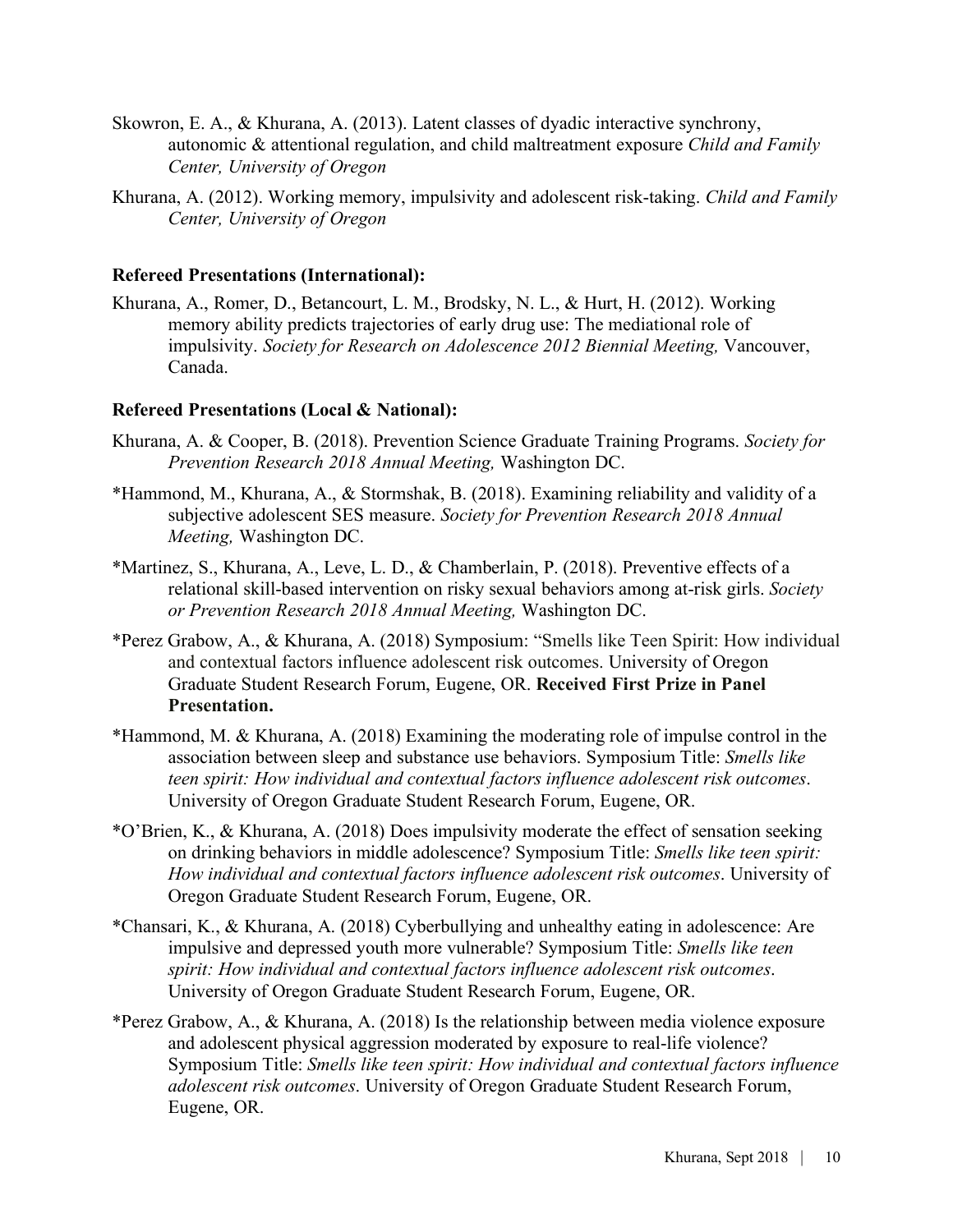- \*Leonard, H., \*Hammond, M., & Khurana, A. (2018). Wired Teens are Tired Teens: How media use impacts adolescent sleep habits. University of Oregon Graduate Student Research Forum, Eugene, OR. **Received First Prize in Poster Presentation.**
- \*Hammond, M., Khurana, A., & Stormshak, E. A. (2018). Socioeconomic status and mental health outcomes: examining the validity of a subjective adolescent SES measure*.* Poster presented at the Western Psychological Association, Portland, OR.
- Khurana, A., \*Martínez, S., & \*Garcia, Y. (2018). Moderating Effects of Ethnicity on the Association Between Parental Monitoring and Early Onset Alcohol Use. Poster presented at the 98th annual conference of the Western Psychological Association, Portland, OR.
- \*Perez Grabow, A., Khurana, A., Leve, L. D., Reiss, D., Ganiban, J. D., Shaw, D. S., & Neiderhiser, J. M. (2017). Using an adoption design to study a mechanism in the intergenerational transmission of anxiety. Paper presented at Western Psychological Association, Sacramento, CA.
- Khurana, A., Hirano, K., & Lindstrom, L. (2017). The role of self-regulation in promoting autonomy and positive vocational outcomes for high-school girls with disabilities. *Society for Research in Child Development,* Austin, TX.
- Khurana, A., Leve, L. D., Lindstrom, L. (2017). Self-regulation, autonomy, and career development for high school girls with disabilities: Findings from the Paths 2 the Future study. *Institute of Educational Sciences (IES) PI meeting*, Washington DC.
- Ellithorpe M. E., Bleakley, A., Hennessy, M., Khurana, A., Jamieson, P., & Weitz, I. (2017). Adolescent wishful identification with risky media characters and co-occurrence of alcohol use and sexual behavior. *International Communication Association Conference,*  San Diego, CA.
- Ellithorpe M. E., Bleakley, A., Hennessy, M., Weitz, I., Jamieson, P., & Khurana, A. (2017). Drinking at killing at the #RedWedding: Social media use as a moderator of exposure to risky media portrayals and behavioral intention. *Journal of Computer Mediated Communication. International Communication Association Conference,* San Diego, CA*.*
- Bleakley, A., Ellithorpe M. E., Hennessy, M., Jamieson, P., Khurana, A., & Weitz, I. (2017). Race differences in the association between movie sex, alcohol, and violence and teen behavior. Pediatrics. *International Communication Association Conference,* San Diego, CA.
- \*Chrisinger, K., Khurana, A., & Romer, D. (2017). The effects of parenting behaviors during middle adolescence on sexual risk behaviors in late adolescence. *Western Psychological Association Conference*, Sacramento, CA. **Received Regional Research Award**
- Khurana, A. (2016). Symposium title: Identifying novel targets for reducing impulsivity and preventing maladaptive risk outcomes across the lifespan. *Society for Prevention Research* Annual Meeting.
- Khurana, A., Romer, D., Betancourt, L., & Hurt, H. (2016). Early progression vs. experimentation with drugs and risk for dependence in young adulthood. *Society for Prevention Research* Annual Meeting*.*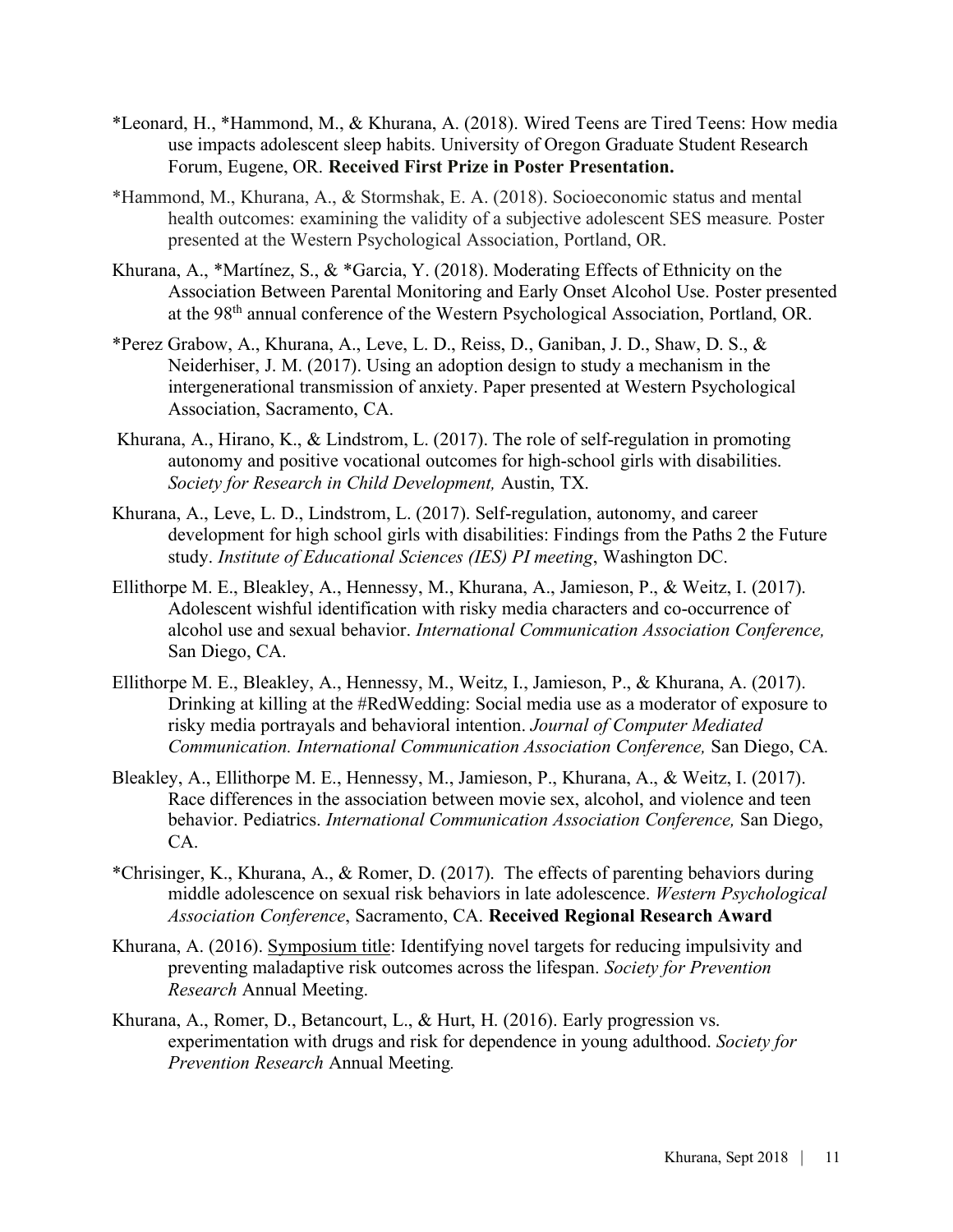- Khurana, A., Romer, D., Betancourt, L., & Hurt, H. (2016). Neuropsychological bases for individual differences in impulsivity: Examining the role of working memory and executive attention. *Society for Prevention Research* Annual Meeting*.*
- \*Kuperman, K., Khurana, A., & Romer, D. (2016). Working memory, impulsivity, and active coping responses to stress in adolescents. *American Psychological Association* (APA) Annual Meeting. **One of top 5 student papers selected for participation in Young Researchers in Developmental Psychology Symposium.**
- Khurana, A., \*Chrisinger, K., Romer, D., Betancourt, L., & Hurt, H. (2016). Exploring the components of impulsivity and their relationship to adolescent drug use and sexual risk behaviors. *Society for Prevention Research* Annual Meeting.
- \*Perez Grabow, A., Khurana, A., Leve, L.D., Neiderhiser, J. M., Shaw, D. S., Natsuaki, M. N., & Reiss, D. (2016). Longitudinal influences of trauma, personality characteristics (temperament), and marijuana use before and after legalization in the United States. *Society for Prevention Research* Annual Meeting.
- \* Perez Grabow, A., Khurana, A., & Leve, L. D. (2016). Using an adoption design to understand the environmental contributions to the link between maternal trauma and child behavior problems. *Oregon Academy of Science*
- \*Perez Grabow, A., Khurana, A., & Leve, L. D. (2016). Examining longitudinal associations between trauma exposure and effortful control on marijuana use in legalized and nonlegalized states. *Annual Graduate Research Forum, University of Oregon*. *Received Best Paper Symposium Award*.
- \*Kuperman, K., & Khurana, A. (2016). Longitudinal effects of working memory and impulsivity on active coping behaviors in adolescents. *Annual Graduate Research Forum, University of Oregon*. *Received Best Paper Symposium Award*.
- \*Chrisinger, K., & Khurana, A. (2016). Longitudinal effects of parental influences during middle adolescence on sexual risk behaviors in late adolescence. .*Annual Graduate Research Forum, University of Oregon*.
- \*Perez, A., Khurana, A., Leve, L.D., Neiderhiser, J. M., Shaw, D. S., Natsuaki, M. N., & Reiss, D. (2015). Genetic and Environmental Contributions to Linkages Between Maternal Trauma and Child Internalizing and Externalizing Behavior Problems. *Society for Prevention Research*, Washington DC.
- Khurana, A., & \*Perez A. (2015). Maternal Influences on Adolescent Risky Sexual Involvement: An Exploration of Gender and Racial-Ethnic Differences. *Society for Prevention Research*, Washington DC.
- \*Reich, E. B., Leve, L.D., & Khurana, A. (2015). The impact of relational aggression on suicidal behavior of girls in foster care. *Society for Prevention Research*, Washington DC.
- \*Chrisinger, K., Khurana, A., & Romer, D. (2015). Exploring Variability in Impulsivity and Its Relationship to Adolescent Risk Behaviors*. Annual Graduate Research Forum, University of Oregon*. *Received Best Student Poster Award*.
- \*Perez, A., Khurana, A., Leve, L.D., Neiderhiser, J. M., Shaw, D. S., Natsuaki, M. N., & Reiss, D. (2015). Genetic and Environmental Contributions to Linkages Between Maternal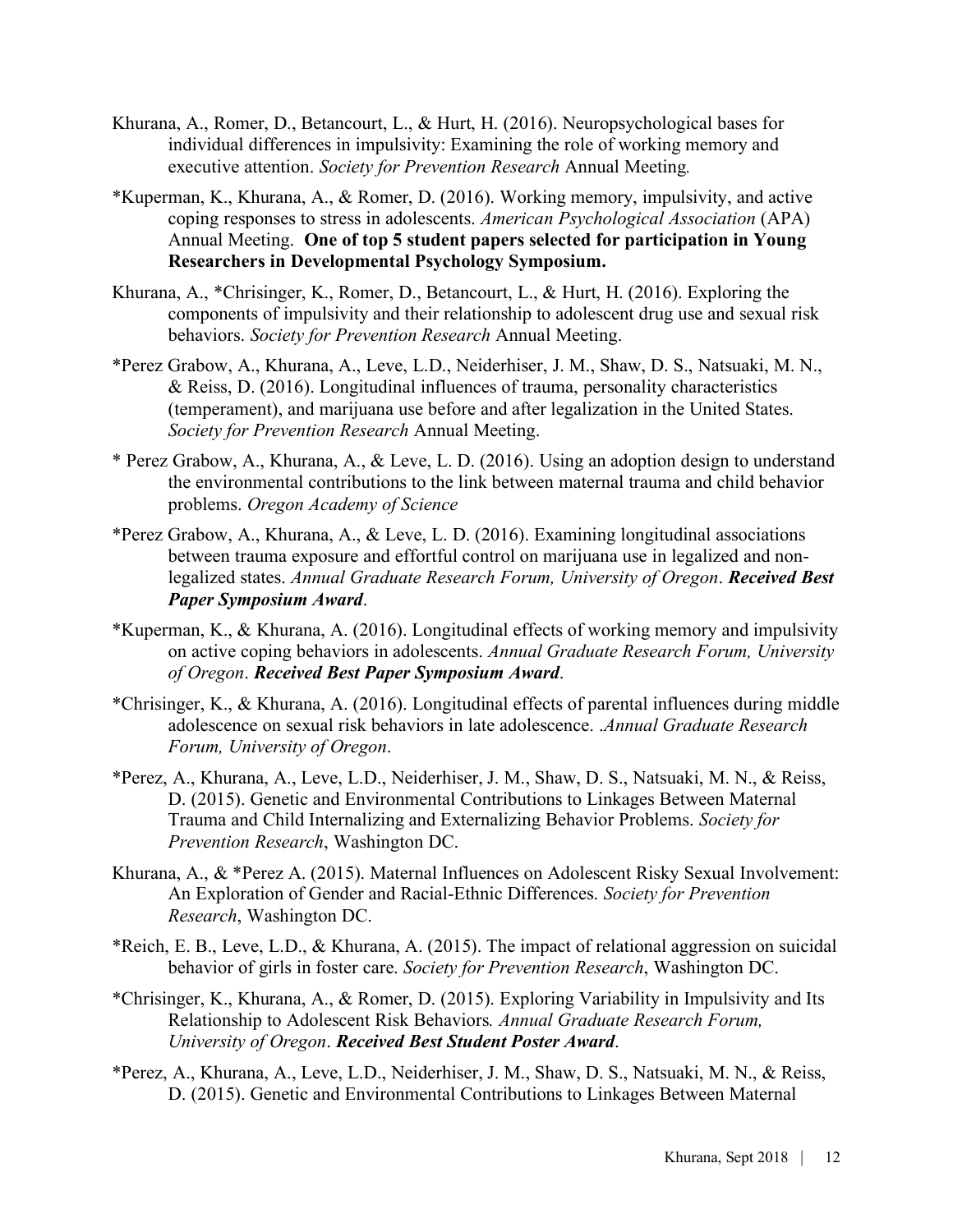Trauma and Child Behavior Problems. *Annual Graduate Research Forum, University of Oregon*.

- \*Santillan, J., & Khurana, A. (2015). Bilingualism Positively Impacts Executive Function Development from Head Start to Kindergarten in a FACES 2009 High-Risk Sample. *Society for Research in Child Development Biennial Meeting,* Philadelphia, PA.
- Khurana, A., & Romer, D. (2015). Distinct trajectories of early onset drug use during adolescence and their impact on substance use disorders in emerging adulthood. *Society for Research in Child Development Biennial Meeting,* Philadelphia, PA.
- Skowron, E., Khurana, A., & Kopp, L. (2015). Latent profiles of dyadic synchrony, rupture and repair predict children's RSA and inhibitory control. *Society for Research in Child Development Biennial Meeting,* Philadelphia, PA.
- \*Moore, W., Khurana, A., Dishion, T., & Pfeifer, J. (2015). Peer observation during early adolescent reward learning enhances ventral striatal responses regardless of valence. *Society for Research in Child Development Biennial Meeting,* Philadelphia, PA.
- Skowron, E., Khurana, A., & Kopp, L. (2014). Latent classes of dyadic synchrony, rupture and repair predict children's RSA and inhibitory control. *Society for Research in Child Development Special Topics Meeting*: *New Conceptualizations in the Study of Parenting-At-Risk,* San Diego, CA.
- Khurana, A., Romer, D., Betancourt, L. M., Brodsky, N. L., & Hurt, H. (2014). Modeling effects of SES and working memory on the developmental trajectories of impulsivity, sensation seeking, and delay of gratification from early to late adolescence. *Society for Prevention Research Annual Meeting,* Washington DC.
- \*Knoble, N. B., Stormshak, E.A., & Khurana, A. (2014). Adolescent self-regulation and the influence of peer victimization. *Society for Research on Adolescence*, Austin, TX.
- Khurana, A., Romer, D., Betancourt, L. M., Brodsky, N. L., & Hurt, H. (2014). Individual differences in working memory: Implications for self-control and coping behaviors in early adolescence. *Society for Research on Adolescence*, Washington DC*.*
- \*Perez, A., & Khurana, A. (2014). Gender/Racial comparisons of maternal sexual communication and perceived maternal disapproval effects on adolescent risky sexual behavior. *Annual Graduate Research Forum, University of Oregon.*
- Khurana, A., Romer, D., Betancourt, L. M., Brodsky, N. L., & Hurt, H. (2013). Working memory, impulsivity and sexual risk-taking in adolescence. *Society for Prevention Research,* San Francisco, CA.
- Khurana, A., Bleakley, A., Jordan, A., & Romer. D. (2013). Effects of parental monitoring on social networking and online bullying: A comparison of younger and older adolescents. *Society for Research in Child Development Biennial Meeting,* Seattle WA.
- Khurana, A., Romer, D., Betancourt, L. M., Brodsky, N. L., & Hurt, H. (2013). Pre-existing differences in working memory help distinguish early experimentation from early progression of drug use during adolescence. *Society for Research in Child Development Biennial Meeting,* Seattle WA.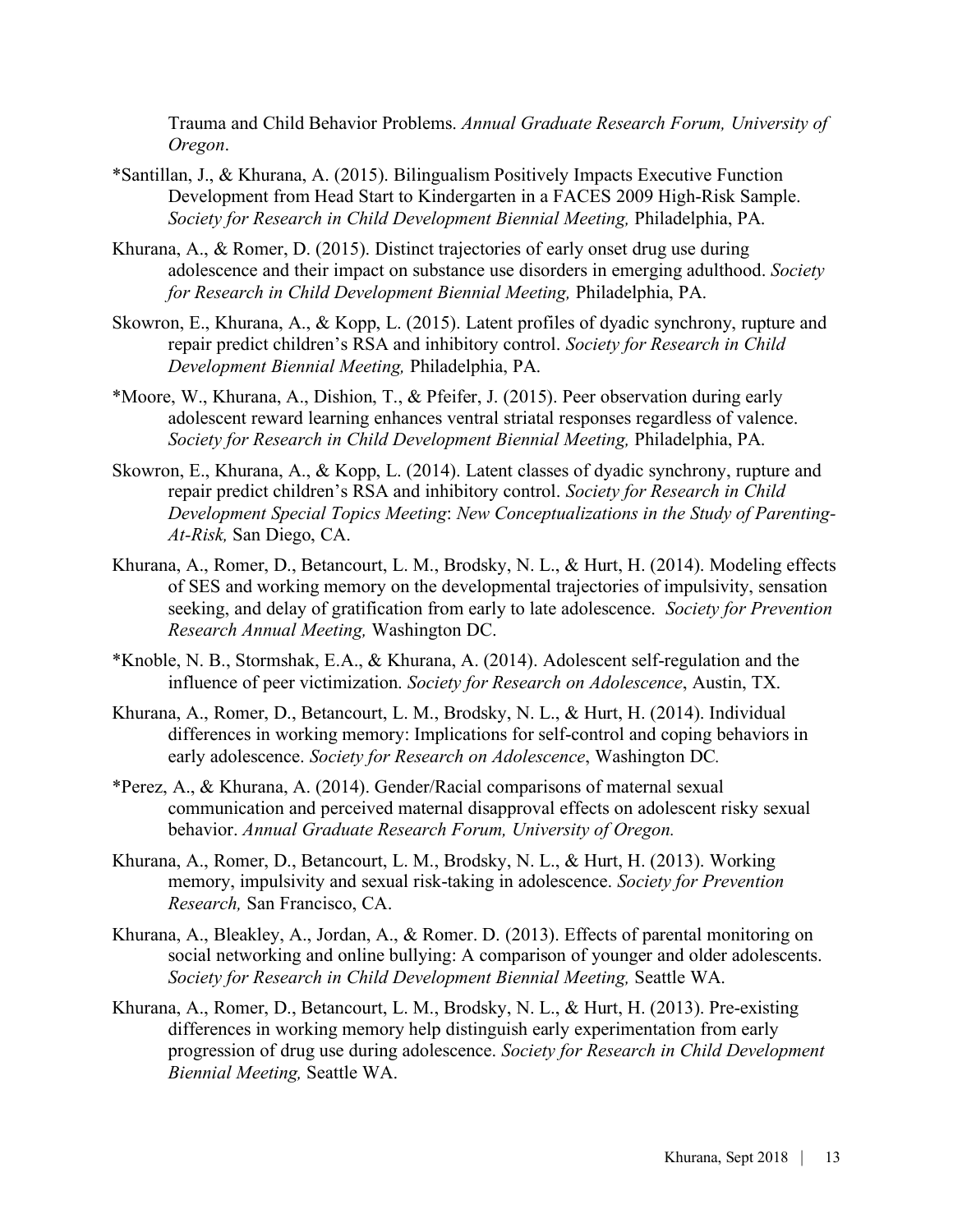- Betancourt, L. M., Khurana, A., Brodsky, N. L., & Hurt, H. (2013). Developmental linkages between early home environment, executive cognitive functions and adolescent drug use: Longitudinal findings from preschool to early adulthood. *Society for Research in Child Development Biennial Meeting,* Seattle WA.
- Khurana, A., Romer, D., Betancourt, L. M., Brodsky, N. L., & Hurt, H. (2012). Examining the role of working memory and impulsivity in predicting trajectories of alcohol use during early adolescence. *Society for Prevention Research Annual Meeting,* Washington DC.
- Khurana, A., & Romer, D. (2011). Gender and age differences in the use of different coping strategies and the risk of suicidal ideation: A national longitudinal study of adolescents and young adults. *Society for Emerging Adulthood Annual Meeting*, Providence RI.
- Khurana, A., Romer, D., Betancourt, L. M., Brodsky, N. L., Giannetta, J. M., & Hurt, H. (2011). Examining linkages between family influences, impulsivity and early sexual initiation: Longitudinal evidence from a community-based sample of urban adolescents. *American Public Health Association Annual Meeting,* Washington DC.
- Khurana, A., Sznitman, S. R., Dunlop, S. M., Nalkur, P., & Romer, D. (2011). Active coping, perceived stress and suicide ideation among adolescents. *Society for Prevention Research Annual Meeting,* Washington DC.
- Khurana, A., Cooksey, E. C., Snyder, A. R., Bartle-Haring, S., & Gavazzi, S. (2010). A longitudinal examination of maternal and neighborhood influences on adolescent risky sexual behaviors and STI diagnosis. 9th *Add Health Users Conference*, Bethesda, MD.
- Buettner, C. K., & Khurana, A. (2010). Providing the context: A survey of off-campus party hosts. *Research Society on Alcoholism,* 33rd Annual Scientific Meeting, San Antonio, TX.
- Buettner, C. K., & Khurana, A. (2010). Examining the influence of social capital on drinking and driving behaviors of college students. *Society for Research on Adolescence*, Biennial Meeting, Philadelphia, PA.
- Khurana, A., Cooksey, E. C., & Gavazzi, S. M. (2009). Juvenile Delinquency and Teenage Pregnancy: An Ecological Approach to Risk Assessment. Accepted for presentation at *The American Society of Criminology*, Annual Meeting, Philadelphia, PA.
- Khurana, A., & Gavazzi, S. M. (2009). Predicting Adolescents' Involvement in Risky Sexual Behaviors: An Ecological Approach. Accepted for presentation at the *National Council on Family Relations*, Annual Meeting, San Francisco, CA.
- Khurana, A., & Gavazzi, S. M. (2009). Examining Educational Risks of Court-Involved Juvenile Offenders. *Society for Prevention Research*, Annual Meeting, Washington, DC.
- Khurana, A., Bartle-Haring, S., & Gavazzi, S. M. (2009). The Moderating Influence of Adolescents' Family Context on the Relationship between Demographic Status Variables and Sexual Risk-taking Behaviors. *Society for Prevention Research*, Annual Meeting, Washington, DC.
- Khurana, A., & Gavazzi, S. M. (2008). Substance abuse and risky sexual behaviors: Relationships among court-involved youth. *National Council on Family Relations*, Annual Meeting, Little Rock, AR.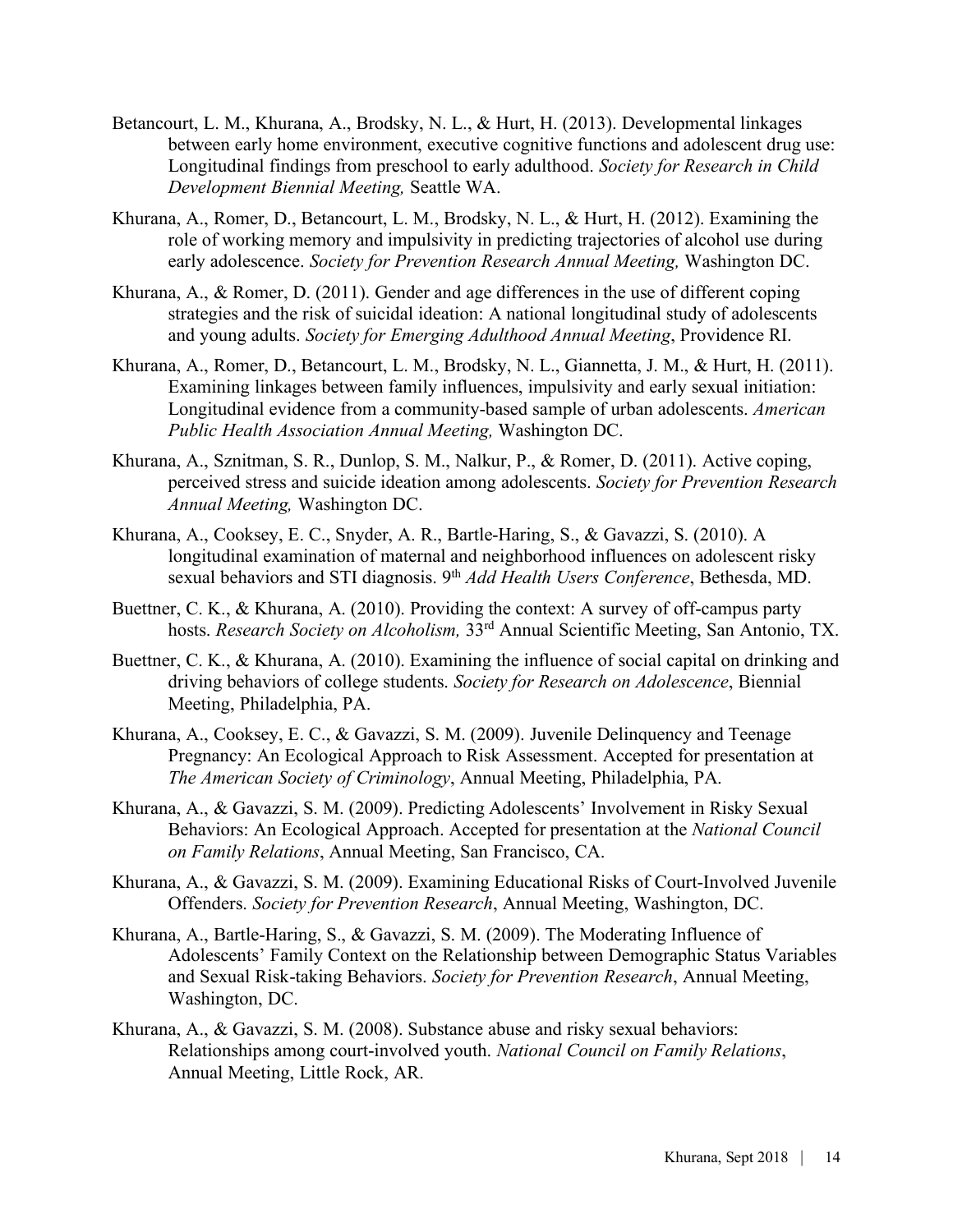- Khurana, A., & Gavazzi, S. M. (2008). Sexual risk taking among delinquent youth: Modeling the influence of family, peers, drugs and trauma. *The American Society of Criminology*, Annual Meeting, St. Louis, MO.
- Khurana, A., Slesnick, N., & Bartle-Haring, S. (2008). Risky Sexual Behaviors, Substance Use and Depression among Homeless Youth with Histories of Physical and Sexual Abuse. *Society for Prevention Research*, Annual Meeting, San Francisco, CA.
- Khurana, A., Sullivan, J. M., & Gavazzi, S. M. (2008). Factor Structure and Psychometric Characteristics Of The Global Risk Assessment Device. *Society for Prevention Research*, Annual Meeting, San Francisco, CA.
- Khurana, A., Sullivan, J. M., & Gavazzi, S. M. (2008). Cross-jurisdictional and cross-perspective validity of recidivism prediction from dynamic risk factors in juvenile offenders. *Society for Research on Adolescence*, Biennial Meeting, Chicago, IL.
- Khurana, A., Sullivan, J. M., Cooksey, E. C., & Gavazzi, S. M. (2008). Assessment of multicontextual risk factors associated with risky sexual behaviors among court-involved youth. *Society for Research on Adolescence*, Biennial Meeting, Chicago, IL.
- Khurana, A., & Gavazzi, S. M. (2007). Juvenile Delinquency and Teenage Motherhood. *The American Society of Criminology*, Annual Meeting, Atlanta, GA.
- Khurana, A., Gavazzi, S. M., & Futris, T. (2006). Juvenile Delinquency and Adolescent Fatherhood. *National Council on Family Relations*, Annual Meeting, Minneapolis, MI.
- Wilkinson, D. L., Khurana, A., Miglin, P., Beaty, C., Magora, A., Garcia, M., & Cannon, E. (2008). Getting inside the social worlds of criminally involved African-American and Latino male youth in NYC. *13th Annual Diversity Forum and Graduate Student Symposium*, College of Education and Human Ecology, The Ohio State University.
- Khurana, A., & Gavazzi, S. M. (2008). Educational risks in the lives of African American female juvenile offenders. *13th Annual Diversity Forum and Graduate Student Symposium*, College of Education and Human Ecology, The Ohio State University.
- Khurana, A., & Gavazzi, S. M. (2007). Delinquent Teen Mothers An increasingly visible population. *12th Annual Diversity Forum and Graduate Student Symposium*, College of Education and Human Ecology, The Ohio State University.

# **SELECTED MEDIA FEATURES AND INTERVIEWS**

**NBC (KMTR)**: https://nbc16.com/news/schools/oregon-researcher-parental-supervision-maybe-antidote-for-teen-aggression

**The Register Guard**: https://www.registerguard.com/news/20180815/most-teens-are-able-toput-brakes-on-risky-behaviors-uo-study-finds

**NIDA:** https://www.drugabuse.gov/news-events/nida-notes/2016/05/sensation-seekingpromotes-initiation-impulsivity-promotes-escalation-substance-use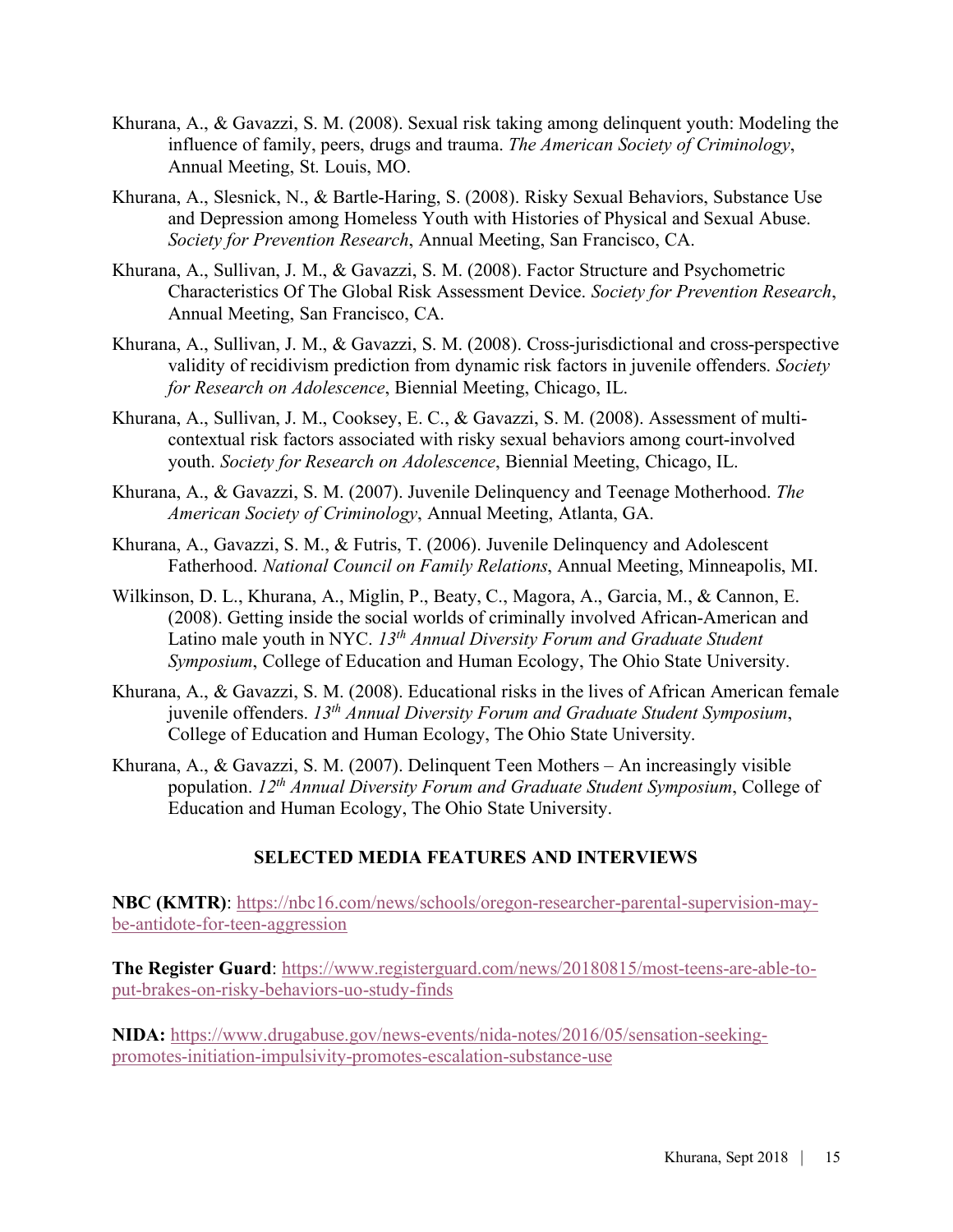**NPR:** http://www.npr.org/sections/health-shots/2015/06/17/415165246/why-some-teen-brainsmay-be-hardwired-to-make-risky-choices

**Forbes:** http://www.forbes.com/sites/daviddisalvo/2015/06/23/the-connection-between-workingmemory-and-risky-sexual-behavior-parents-should-pay-attention/

**Medical Daily:** http://www.medicaldaily.com/teens-poor-working-memory-are-more-likely-seeexperimental-drug-use-become-problem-306287

**Science Daily:** http://www.sciencedaily.com/releases/2015/06/150617092407.htm

**Futurity:** http://www.futurity.org/teens-drugs-working-memory-777602/

**PsychCentral:** https://psychcentral.com/news/2017/02/17/new-approach-reduces-teen-risk-fordrug-addiction/116560.html

# **Healio: Psychiatric Annals:**

https://www.healio.com/psychiatry/addiction/news/online/%7B9453154e-ac67-4025-b7a4 f2d3e1ff4d89%7D/weak-working-memory-in-adolescence-predicts-later-addiction

# **TEACHING**

# **Primary Curricula Content Areas:**

Adolescent Risk Behaviors: Etiology and Prevention Adolescent Development in Social Contexts Lifespan Development Research Methods and Statistics Latent Variable Modeling Approaches Longitudinal Data Analysis Mediation and Moderation Analysis

# **Courses Taught:**

**Lifespan Development** (CPSY 610) Counseling Psychology Dept. of Counseling Psychology & Human Services, University of Oregon

# **Introduction to Prevention Science** (PREV 631)

Prevention Science Dept. of Counseling Psychology & Human Services, University of Oregon

# **Adolescent Health Risking Behavior** (CPSY 607: Doctoral Research Seminar)

Counseling Psychology Dept. of Counseling Psychology & Human Services, University of Oregon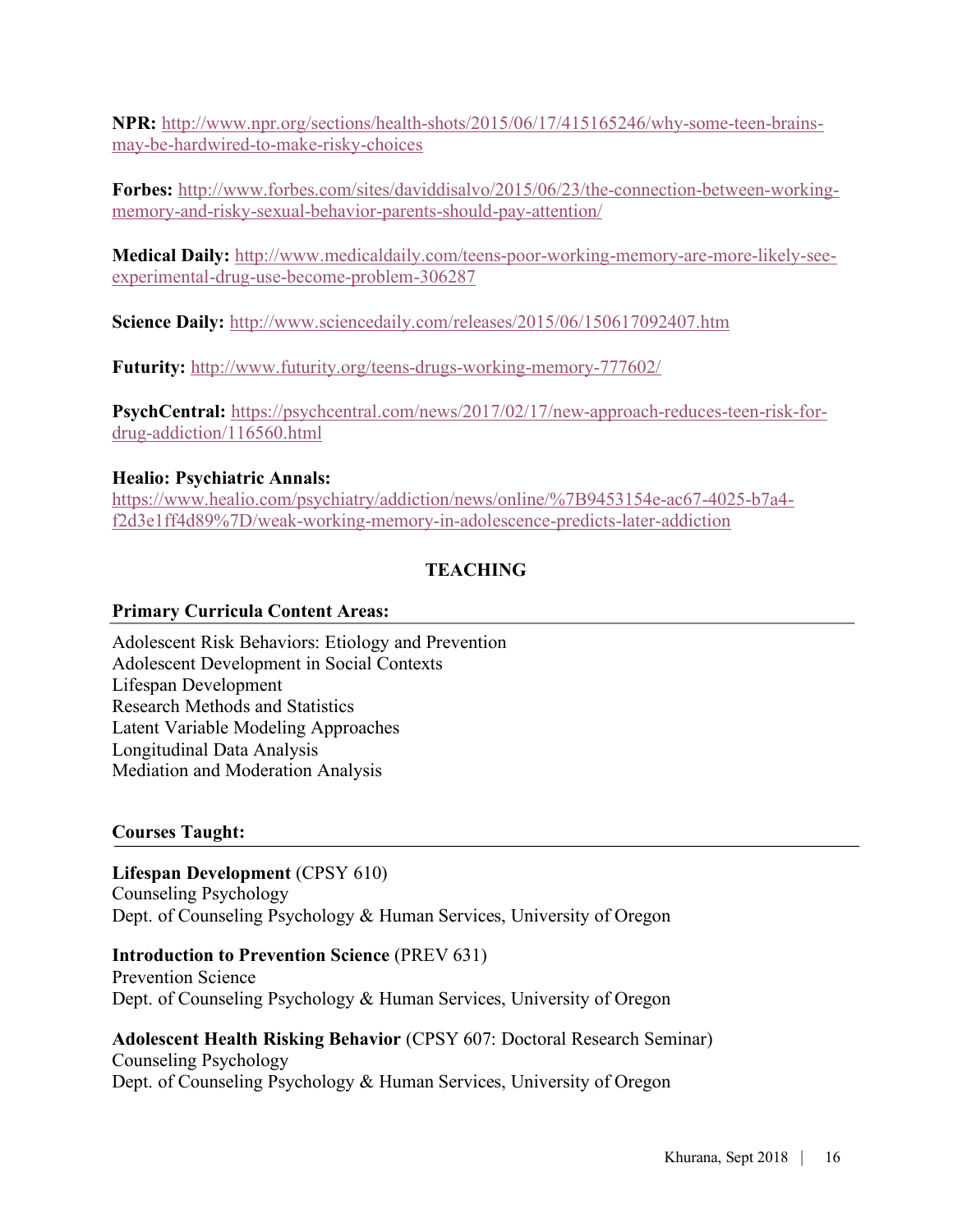### **Prevention Research Seminar** (PREV 607)

Prevention Science Dept. of Counseling Psychology & Human Services, University of Oregon

### **Research in Human Services** (FHS 420)

Family and Human Services Dept. of Counseling Psychology & Human Services, University of Oregon

## **Senior Proposal Writing** (FHS 496)

Family and Human Services Dept. of Counseling Psychology & Human Services, University of Oregon

### **Middle Childhood and Adolescent Development** (HDFS 362)

Dept. of Human Development and Family Science, The Ohio State University

# **Introduction to Child Development** (HDFS 361)

Dept. of Human Development and Family Science, The Ohio State University

# **Marriage & Family Development** (HDFS 360)

Dept. of Human Development and Family Science, The Ohio State University

# **Invited Guest Lectures:**

**Invited Guest Lecture** (Psych 610; Graduate Developmental Core Course) Title: Understanding and Preventing Risk-Taking in Adolescence Dept. of Psychology, University of Oregon

**Invited Lecture** (College of Education Orientation, University of Oregon) Title: Applying to Graduate School

## **Invited Guest Lecture**

Title: Working Memory, Impulsivity, and Risk-Taking in Adolescence Dept. of Special Education and Clinical Sciences, University of Oregon

# **Advising and Mentoring:**

| $2017 - 2018$    | Post-Doc (IES IDP Plan) Mentor<br>Kara Hirano, IES-funded Paths 2 The Future Study Post-Doc<br>College of Education, University of Oregon                                                                                                                                                                               |
|------------------|-------------------------------------------------------------------------------------------------------------------------------------------------------------------------------------------------------------------------------------------------------------------------------------------------------------------------|
| $2012$ – present | <b>Graduate Dissertation Committee Member</b><br>College of Education, University of Oregon                                                                                                                                                                                                                             |
|                  | - Emily Reich (Doctoral student, Counseling Psychology)<br>- Julianne Masser (Doctoral student, School Psychology)<br>- Aleksandria Grabow (Committee Chair, Doctoral candidate, CPSY)<br>- David F. Brule (Doctoral Candidate, Counseling Psychology)<br>- Naomi B. Knoble (Doctoral Candidate, Counseling Psychology) |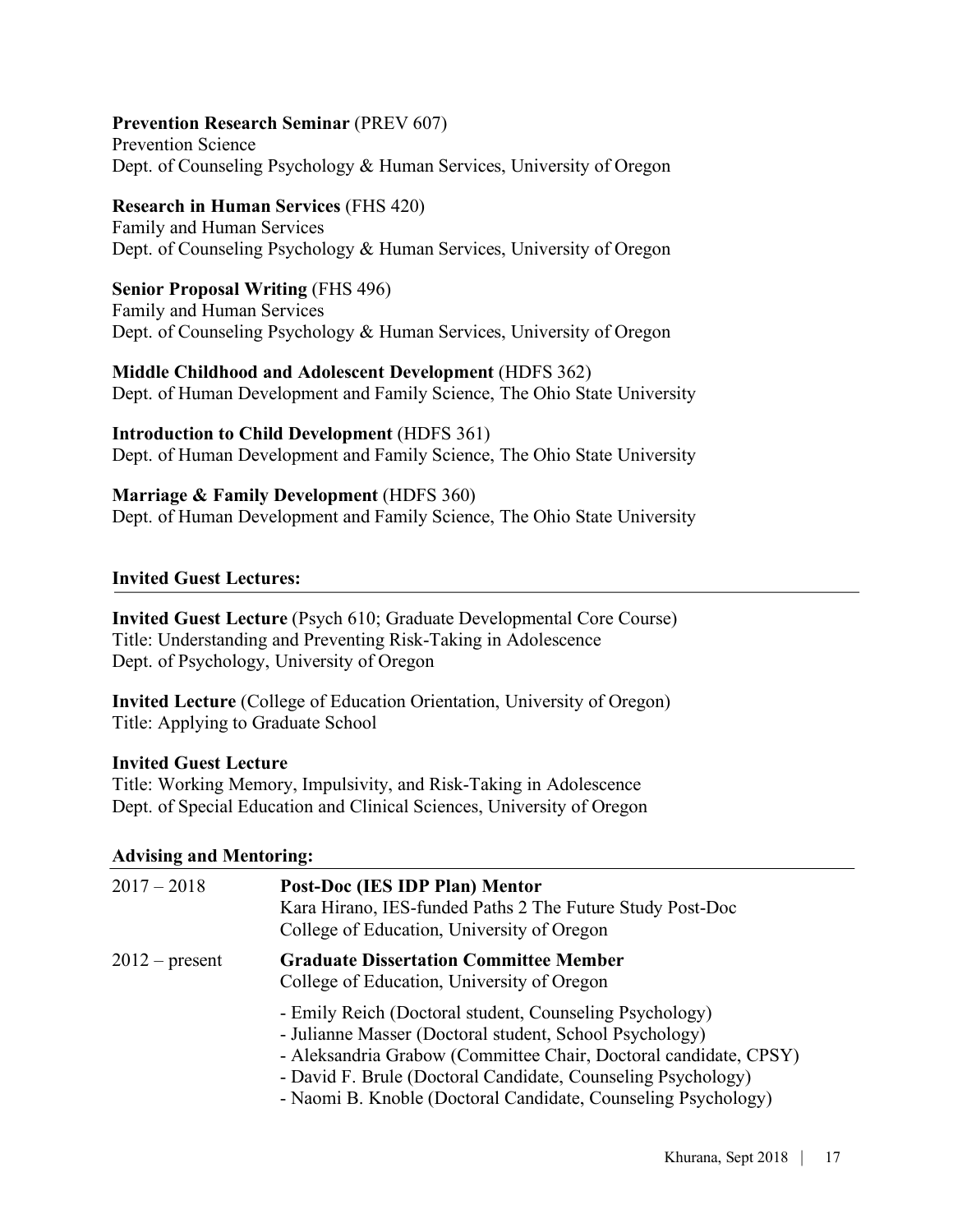|                  | - Marcus Poppen (Doctoral Candidate, Special Education and Clinical<br>Sciences). Received the 2015 Pat Sitlington Emerging Research<br>Award from the Council for Exceptional Children (CEC).<br>- Jennifer Chain (Doctoral Candidate, Counseling Psychology)<br>- Thomas A. Cariveau (Doctoral Candidate, School Psychology)<br>- Sara Rabinovitch (Doctoral Candidate, Counseling Psychology)<br>- Michael Buckle (Doctoral candidate, Counseling Psychology)<br>- Jimena Santillan (Doctoral candidate, Cognitive Psychology)                                                                                                                                                                                                                                                           |
|------------------|---------------------------------------------------------------------------------------------------------------------------------------------------------------------------------------------------------------------------------------------------------------------------------------------------------------------------------------------------------------------------------------------------------------------------------------------------------------------------------------------------------------------------------------------------------------------------------------------------------------------------------------------------------------------------------------------------------------------------------------------------------------------------------------------|
| $2013$ – present | <b>Graduate Student Advisor</b><br>Counseling Psychology (CPSY), University of Oregon<br>- Aleksandria Perez (Doctoral Student, CPSY)<br>- Katherine Chrisinger (Masters Student, CPSY; Graduated 2017)<br>- Jimena Santillan (Specialty Area Project; Doctoral Student, Cognitive<br>Psychology; Graduated 2017)<br>- Kaitlin O'Brien (Doctoral student, CPSY)<br>- Mark Hammond (Doctoral Student, PREV)<br>- Samantha Martinez (Doctoral Student CPSY)<br>- Jean Lee (Doctoral Student, PREV)<br>- Megan Hooley (MEd student, Prevention Science; Graduated 2015)<br>- Joshua Crosthwaite (MEd student, Prevention Science; Graduated 2015)<br>- Mara Tandowsky (MEd student, Prevention Science; Graduated 2017)<br>- Heather Leonard (MEd student, Prevention Science; Graduated 2018) |
| $2014$ – present | <b>Specialty Area Project Second Reader</b><br>- Carolyn Peterson (Doctoral Student, Counseling Psychology)<br>- Emily Reich (Doctoral Student, Counseling Psychology)                                                                                                                                                                                                                                                                                                                                                                                                                                                                                                                                                                                                                      |
| $2013$ – present | <b>Undergraduate Honors Student Thesis Advisor</b><br>Clarke Honors College, University of Oregon<br>- Shannon Ferry (Family and Human Services), Graduated 2014<br>- Bailey Rathbun (Family & Human Services), Graduated 2015<br>- Nikita Ramakrishnan (Psychology) Graduated 2018                                                                                                                                                                                                                                                                                                                                                                                                                                                                                                         |

# **ACADEMIC AND PROFESSIONAL SERVICE**

# **University Service:**

| 2018 | <b>Committee Member</b><br>Office of Research and Development Services Director Search                                             |
|------|------------------------------------------------------------------------------------------------------------------------------------|
| 2018 | <b>Committee Member</b><br>Prevention Science Institute Methodologist Search<br>Prevention Science Institute, University of Oregon |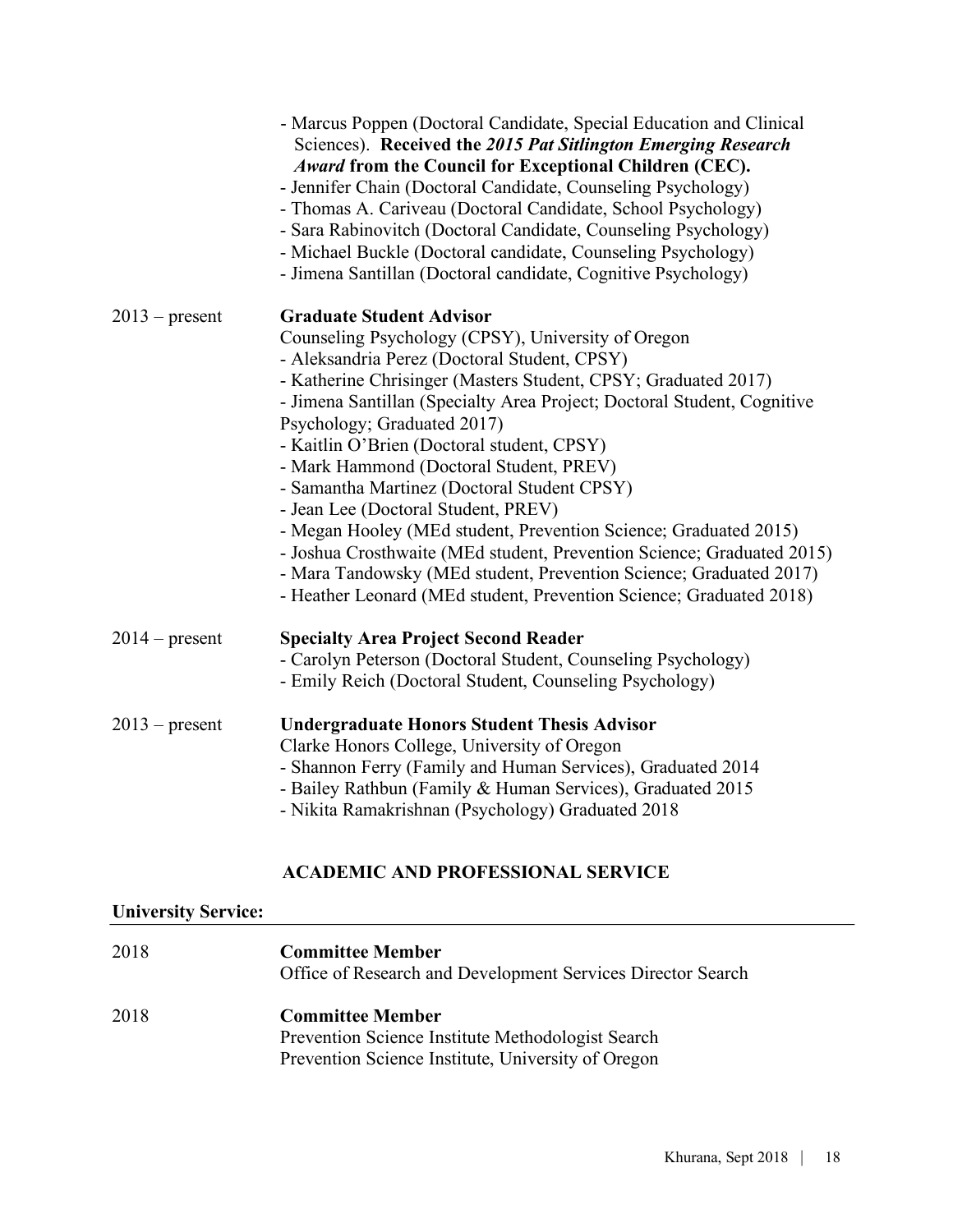| 2018             | <b>Committee Member</b><br>Post-doctoral Fellow Search Committee<br>Prevention Science Institute, University of Oregon                              |
|------------------|-----------------------------------------------------------------------------------------------------------------------------------------------------|
| $2017$ - present | <b>Program Director</b><br>Prevention Science Graduate Degree Programs                                                                              |
| 2017-2018        | <b>Member</b><br>University of Oregon Research Advisory Board                                                                                       |
| 2017-2018        | <b>Committee Member, Leona Tyler Lecture Series</b><br>University of Oregon                                                                         |
| 2017             | <b>COE Quest Scholar Search Committee</b><br>College of Education, University of Oregon                                                             |
| 2017             | <b>Committee Member</b><br>Tenure Track Faculty Search Proposal Committee<br>College of Education, University of Oregon                             |
| $2016 - 2017$    | <b>Committee Member</b><br>Tenure-Related Assistant/Associate Faculty Search (Focus: Clinical Trials)<br>College of Education, University of Oregon |
| $2016 - 2017$    | <b>Committee Member</b><br>Tenure-Related Open Rank Faculty Search (Focus: E-Interventions)<br>Counseling Psychology, University of Oregon          |
| $2016 - 2017$    | <b>Director of Undergraduate Curriculum</b><br>Dept. of Counseling Psychology and Human Services, University of Oregon                              |
| 2016             | <b>Invited Committee Member</b><br>Post-doctoral Fellow Search Committee<br>Paths 2 The Future Study, College of Education, University of Oregon    |
| $2015 - 2017$    | <b>Committee Member</b><br>Foundations of Educational Research Course Planning Committee<br>College of Education, University of Oregon              |
| $2014 - 2015$    | <b>Committee Member</b><br>Prevention Science Program Planning Committee<br>Counseling Psychology and Human Services, University of Oregon          |
| 2014             | <b>Committee Member</b><br>Tenure-Related Open Rank Faculty Search<br>Counseling Psychology, University of Oregon                                   |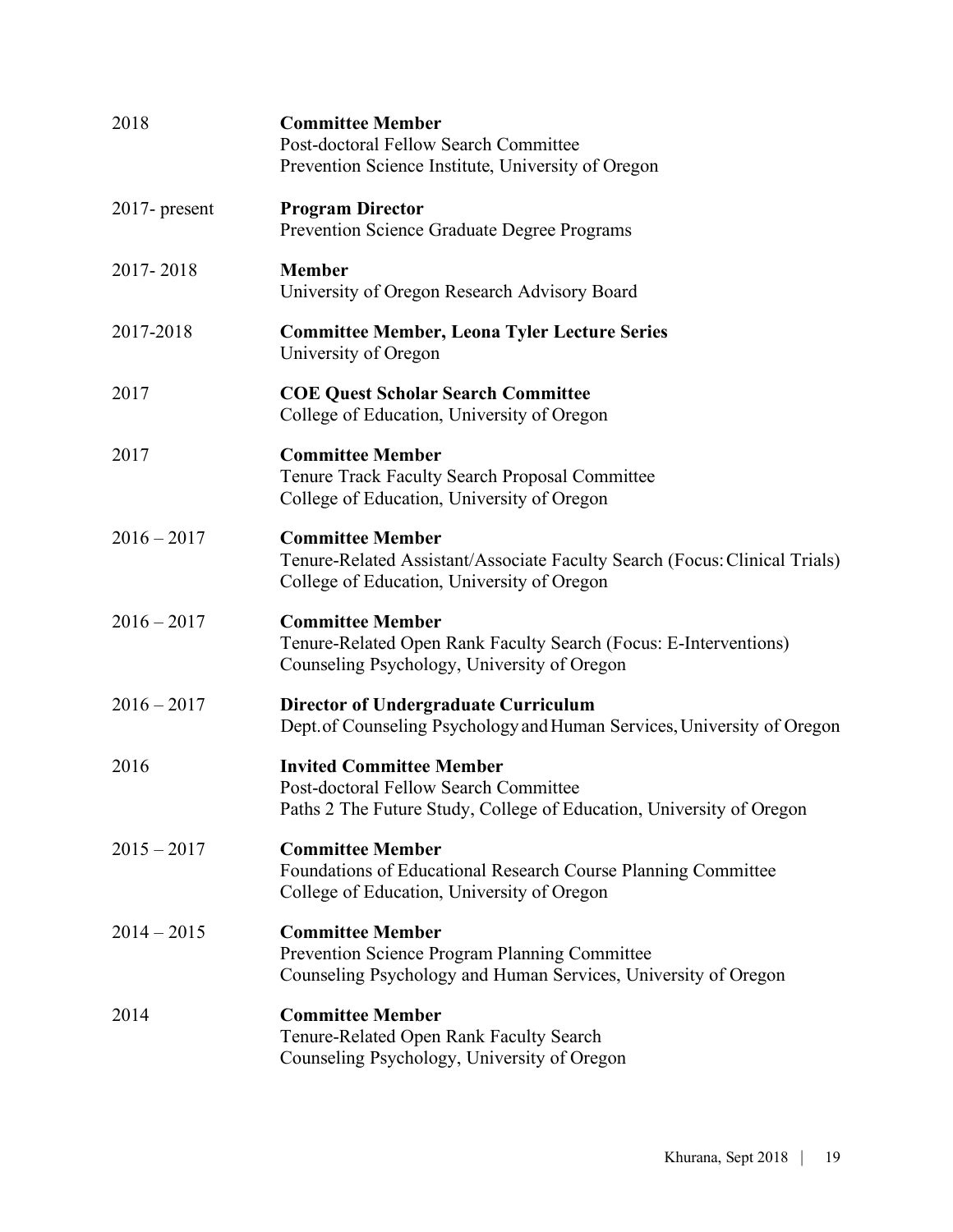| 2014          | <b>Committee Member</b><br>Tenure-Related Open Rank Faculty Search<br>Focus: Prevention and intervention for school-aged children and families<br>School Psychology, University of Oregon |
|---------------|-------------------------------------------------------------------------------------------------------------------------------------------------------------------------------------------|
| 2014          | <b>Committee Member</b><br>Tenure-Related Open Rank Faculty Search<br>Focus: Diversity: race, culture, language, and economic<br>School Psychology, University of Oregon                  |
| 2013          | <b>Committee Member</b><br>Director Search Committee, Lewis Center for Neuroimaging<br>University of Oregon                                                                               |
| $2013 -$      | <b>Committee Member</b><br><b>Counseling Psychology Admissions Committee</b><br>Counseling Psychology & Human Services, University of Oregon                                              |
| $2013 -$      | <b>Co-Facilitator</b><br>Family and Human Services Senior Pre-service/orientation<br>Counseling Psychology & Human Services, University of Oregon                                         |
| $2012 - 2017$ | <b>Committee Member</b><br>Family and Human Services Curriculum Committee<br>Counseling Psychology & Human Services, University of Oregon                                                 |
| $2012 - 2014$ | <b>Committee Member</b><br>Family and Human Services Accreditation Committee<br>Counseling Psychology & Human Services, University of Oregon                                              |
| $2012 - 2015$ | <b>Committee Member</b><br>Family and Human Services Advisory Board Committee<br>Counseling Psychology & Human Services, University of Oregon                                             |
| $2012 - 2015$ | <b>Committee Member</b><br>Family and Human Services Admissions Committee<br>Counseling Psychology & Human Services, University of Oregon                                                 |
| 2012          | <b>Organizing Committee Member</b><br>'Media and Well-Being of Children and Adolescents' Conference<br>Annenberg Public Policy Center, University of Pennsylvania                         |
| $2008 - 2009$ | <b>Graduate Student Representative</b><br>Graduate Leadership Council<br>College of Education and Human Ecology, The Ohio State University                                                |
| $2008 - 2009$ | <b>Departmental Brown-Bag Research Meetings Chair</b><br>Human Development and Family Science, The Ohio State University                                                                  |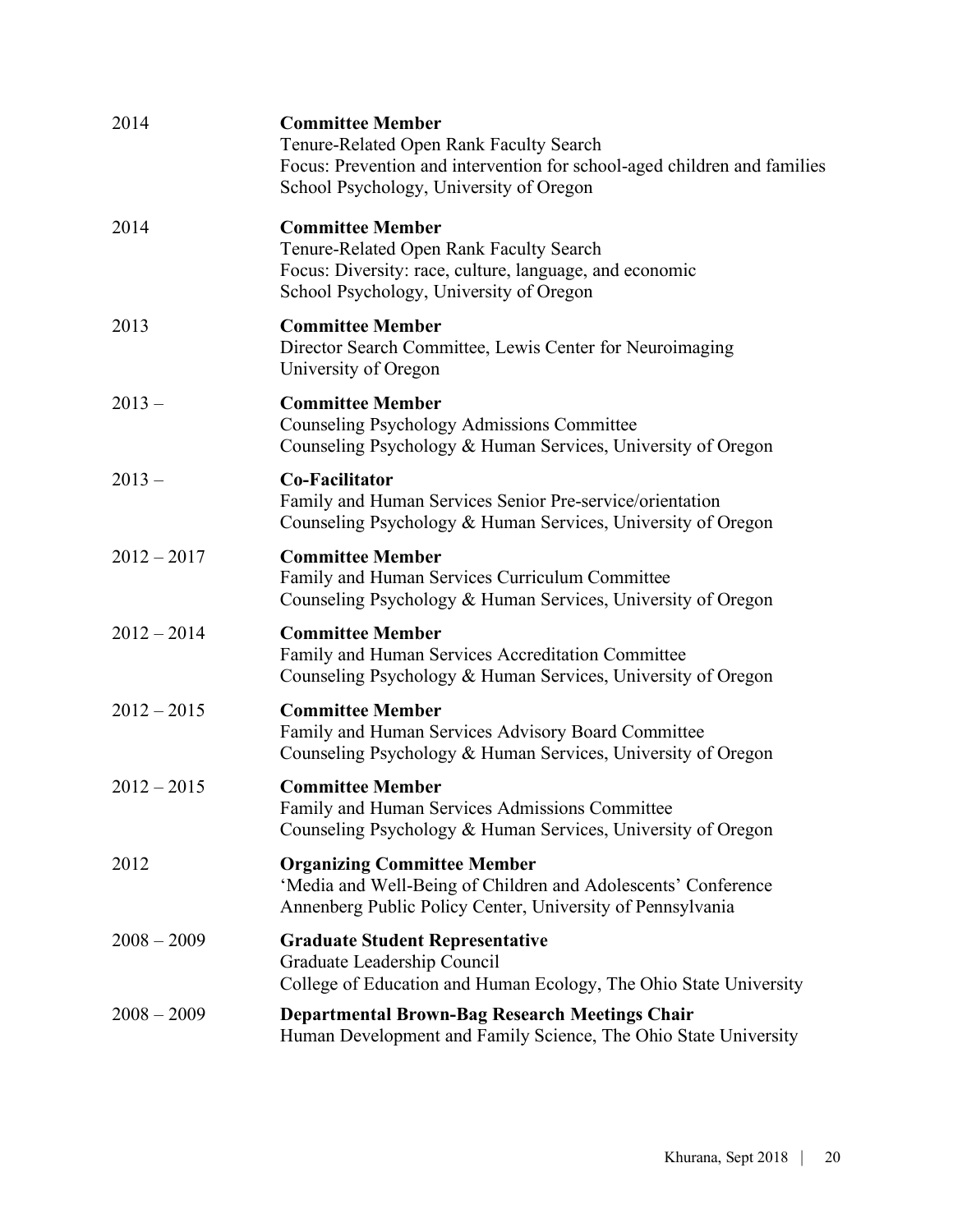| $2007 - 2009$ | <b>Senior Facilitator and Panelist</b><br>University-wide Faculty $&TA$ orientation, University Center for the<br>Advancement of Teaching, The Ohio State University                     |
|---------------|------------------------------------------------------------------------------------------------------------------------------------------------------------------------------------------|
| $2007 - 2009$ | <b>International Graduate Teaching Associate Guest Speaker</b><br>English Speaking and Learning Program, University Center for the<br>Advancement of Teaching, The Ohio State University |

### **Professional Service:**

| $2018 -$ | <b>Consulting Editor/Editorial Board Member</b><br>Journal of Research on Adolescence (Flagship journal of the Society for<br>Research on Adolescence. Impact Factor = $2.29$ ) |
|----------|---------------------------------------------------------------------------------------------------------------------------------------------------------------------------------|
| 2014     | <b>Invited Committee Member</b><br><b>Innovative Methods and Statistics Review Committee</b><br>Society for Prevention Research 2014 Annual Meeting                             |
| 2014     | <b>Chair, Symposium: New Developments in Design Analysis</b><br>Society for Prevention Research 2014 Annual Meeting                                                             |
| 2014     | <b>Chair, Symposium: Predictors and Correlates of Suicidality among</b><br>Adolescents and Young Adults<br>Society for Prevention Research 2014 Annual Meeting                  |
| 2014     | <b>Reviewer, Society for Prevention Research (SPR) Annual Meeting</b>                                                                                                           |
| 2012     | <b>Reviewer,</b> Society for Research on Adolescence (SRA) Biennial Meeting                                                                                                     |
| 2011     | <b>Reviewer, National Council on Family Relations (NCFR) Conference</b>                                                                                                         |

### **Guest Reviewer**:

*Journal of the American Academy of Child and Adolescent Psychiatry (JAACAP) Psychopharmacology Prevention Science Biological Psychiatry Clinical Psychological Science Development and Psychopathology Child Development Child Development Perspectives Developmental Psychology Journal of Abnormal Child Psychology Journal of International Neuropsychological Society Journal of Research on Adolescence Developmental Science Journal of Adolescent Health*